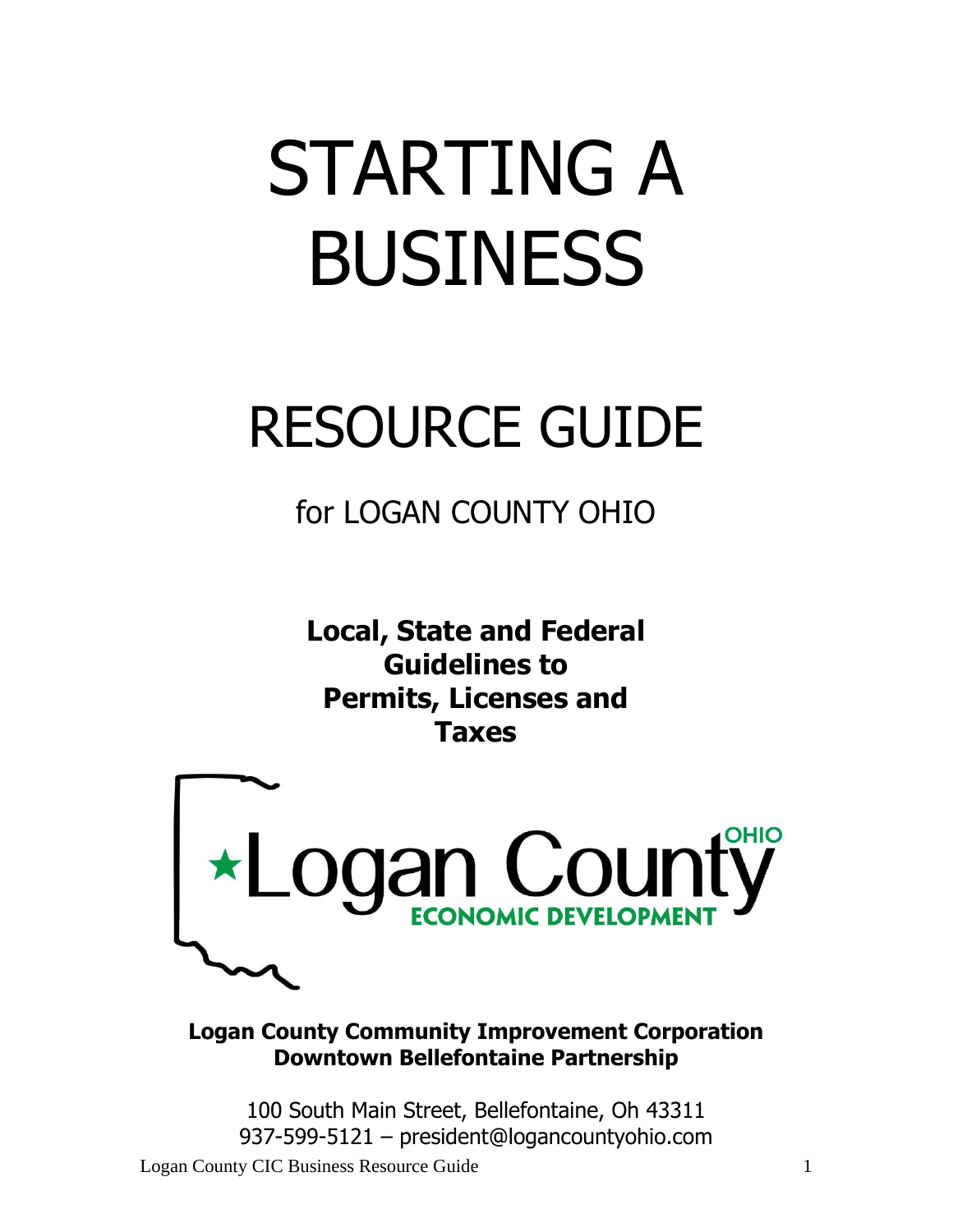# **TABLE OF CONTENTS**

| Permits, Licenses and Taxes      |    |
|----------------------------------|----|
| <b>Federal Regulations</b>       |    |
| <b>State Regulations</b>         |    |
| <b>County Regulations</b>        | 14 |
| City Regulations - Bellefontaine | 16 |
|                                  |    |

# **RESOURCES**

| Federal                               | 18 |
|---------------------------------------|----|
| <b>State</b>                          | 19 |
| Logan County & Cities                 | 22 |
| <b>Township Trustees &amp; Clerks</b> | 24 |
| <b>Village Officials</b>              | 27 |
| <b>Banking Resources</b>              | 29 |
| <b>Book Resources</b>                 | 30 |
| <b>Web Resources</b>                  | 31 |
| <b>Start Up Check List</b>            | 33 |
| <b>Business Plan Outline</b>          | 35 |

# **APPENDIX**

| Application for Employer Identification                                 | Form SS-4       |
|-------------------------------------------------------------------------|-----------------|
| Employer's Quarterly Federal Tax Return                                 | <b>Form 941</b> |
| U.S. Individual Income Tax Return                                       | Form 1040       |
| U.S. Return of Partnership Income                                       | Form 1065       |
| U.S. Corporation Income Tax Return                                      | Form 1120       |
| U.S. Income Tax Return for an S Corporation                             | Form 1120S      |
| Employer's Annual Federal Unemployment Tax Return                       | <b>Form 940</b> |
| Employer's Annual Federal Unemployment Tax Return                       | Form 940 EZ     |
| State: Articles of Incorporation: Professional Association              | <b>Form 532</b> |
| State: Articles of Incorporation: Profit Corporation                    | <b>Form 532</b> |
| State: Articles of Incorporation: Non-Profit Corporation                | <b>Form 532</b> |
| State: Articles of Organization: Limited Liability Company              | <b>Form 533</b> |
| State: Certificate of Limited Partnership                               | <b>Form 531</b> |
| State: Application of a registered Partnership having Limited Liability | <b>Form 531</b> |
| State: Trade Mark/Service Mark Application                              | <b>Form 555</b> |
|                                                                         |                 |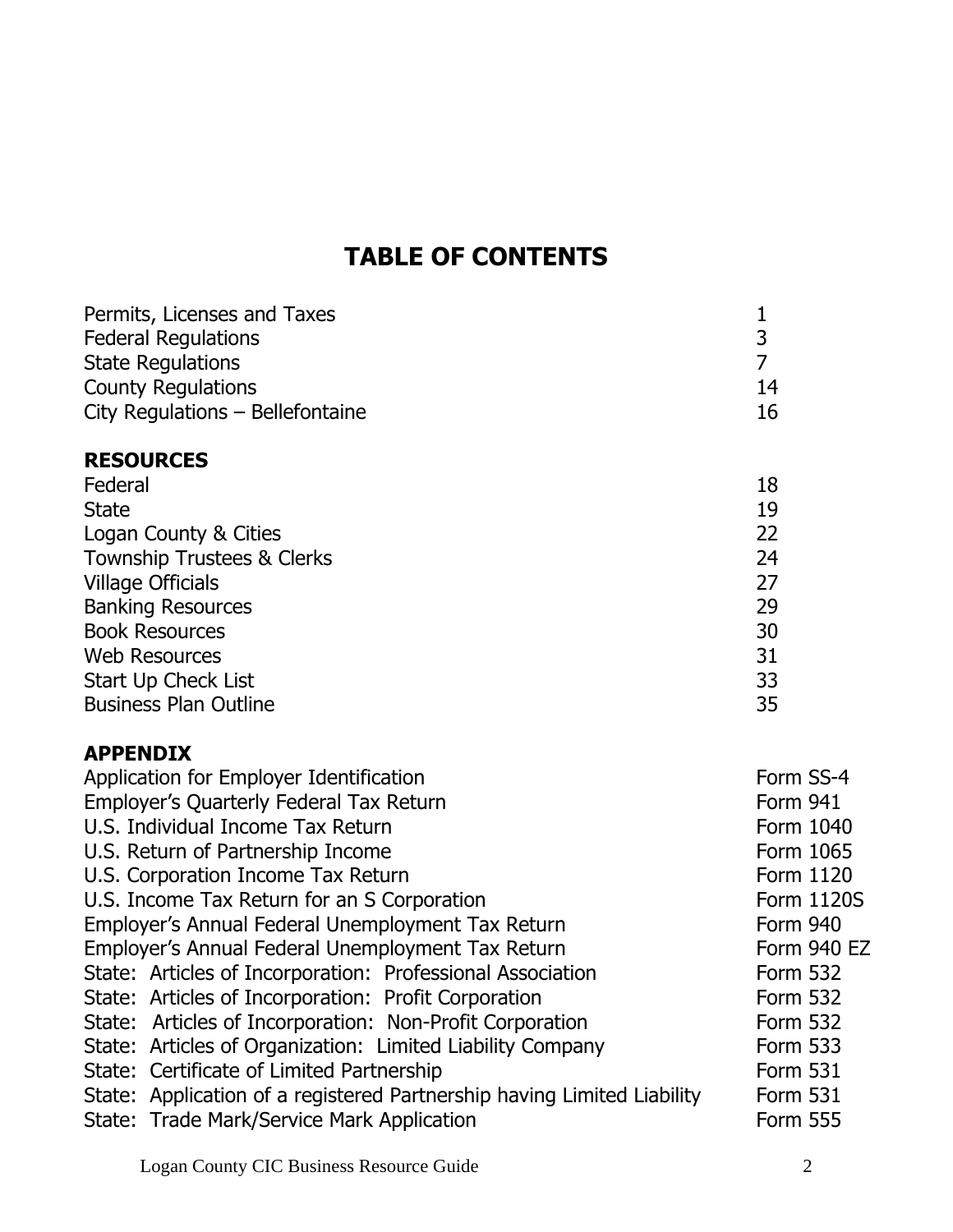| State: Trade Name Registration<br>State: Application for Ohio Workers' Compensation Coverage<br>State: Registration-Ohio Withholding/School District Withholding Agent | <b>Form 534</b><br>Form U-3<br>Form IT-1 |
|------------------------------------------------------------------------------------------------------------------------------------------------------------------------|------------------------------------------|
| State: New Hire Reporting                                                                                                                                              | Form 7048                                |
| <b>State: NAICS Codes</b>                                                                                                                                              |                                          |
| State: Application for Vendor's License to make Taxable Sales                                                                                                          | Form ST-1                                |
| State: Application for Service Vendor's License                                                                                                                        | Form ST-1S                               |
| State: Application of Transient Vendor's License                                                                                                                       | Form ST1-T                               |
| State: Application for Delivery Vendor's License                                                                                                                       | Form ST-1D                               |
| County: Return of Taxable Business Property                                                                                                                            |                                          |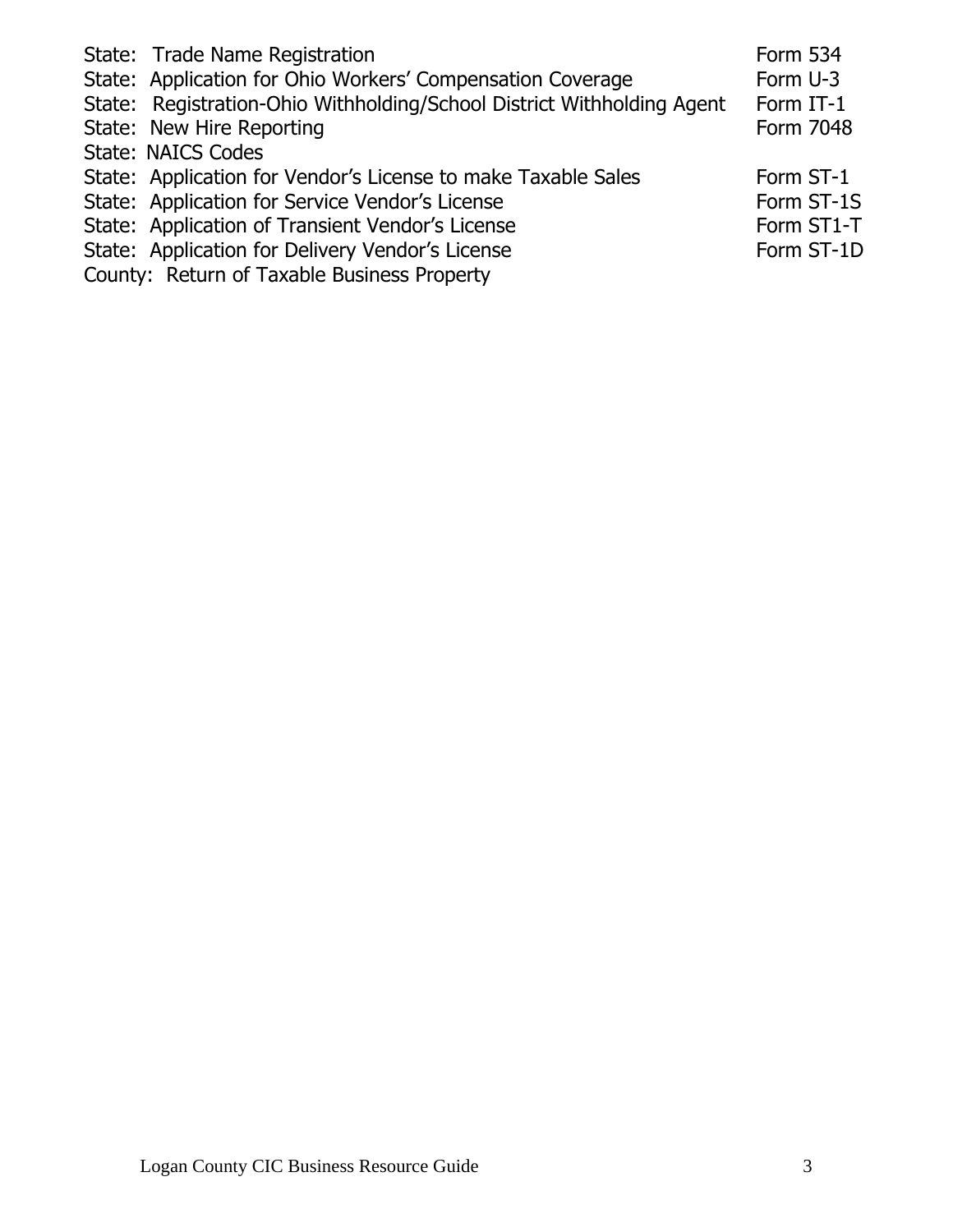# **PERMITS, LICENSES AND TAXES:**

#### **5 Steps to Incorporating Your Business**

- 1. Choose the name
- 2. Prepare your Articles of Incorporation
- 3. Write your Bylaws
- 4. Hold an organization meeting
- 5. Issuance of stock

**NOTE:** The articles of incorporation are the main structure of your company. **NOTE:** Must call the Corporation Department to reserve the corporate name. **Note:** The bylaws of a corporation are the internal rules and regulations by which the corporation intends to operate – kept in minute books.

- BUSINESS The ways in which you can structure your organization are as follows: Sole STRUCTURE Proprietorship, Partnership, corporation, Limited Liability Company (L.L.C.), and a Limited Liability Partnership (L.L.P.). **The Downtown Bellefontaine Partnership, Inc. strongly encourages individuals to seek the professional advice of a reputable business attorney and accountant for further assistance in starting a business.**
- SOLE A **sole proprietorship** is a business owned, and generally operated, by one person PROPRIETORSHIP who realizes the full profit from the business. The owner is also responsible for all the debts and assumes all of the risk and liabilities.
- PARTNERSHIP A **partnership** is an association of two or more persons with the purpose of forming and operating a business enterprise. It is strongly recommended that all partnerships have a written agreement in order to minimize any future disagreements about the business operation. The two types are **General Partnership,** which actively participate in the management of the business and have unlimited liability for the business. The second is **Limited Partners,** which cannot actively participate in the management of the business and are liable only for the amount they have agreed to invest. Both types require completion of a registration application with the Secretary of State.
- CORPORATION A **Corporation** is a legal structure which exists separately from the people who create it. When incorporators file Articles of Incorporation with the Secretary of State, the corporation becomes a legal entity and its continuity is unaffected by death or the transfer of stock shares by any or all owners. A bi-annual report must be filed to maintain corporate status. Profits from the corporation are taxed either at the corporate level or the individual level. However, you may wish to talk with your accountant concerning the "S Corporation" tax filing status.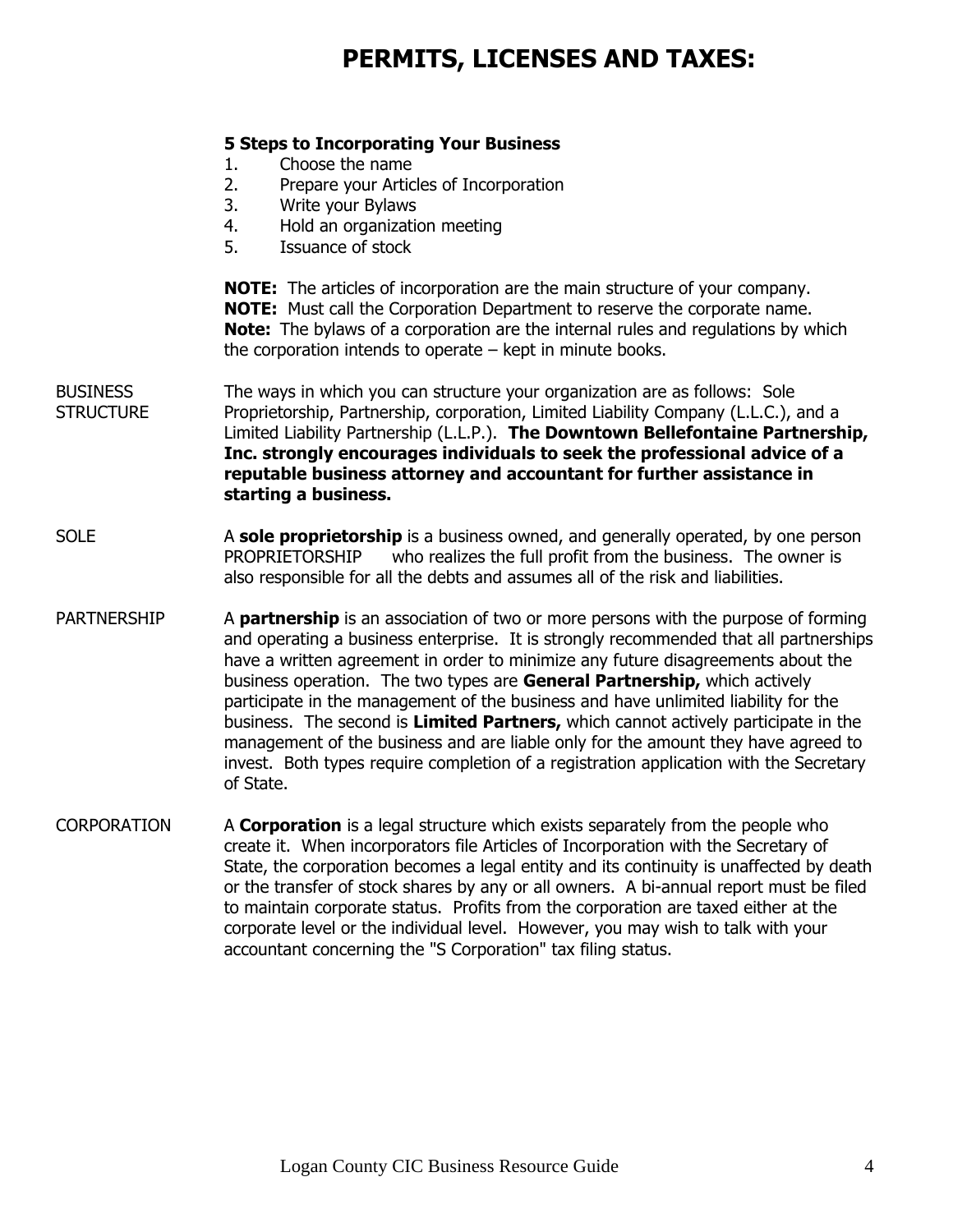# **PERMITS, LICENSES AND TAXES:**

With this type of corporation, profits are passed through to the individual stockholders, much the same way as in a partnership, with the result that there is no federal income tax to the corporation as an entity. There is a limited number of shareholders and only one class of stock

A **Limited Liability Company (L.L.C.)** is an entity with both members and managers as specified in the Articles of Organization. An L.L.C. offers the advantages of limited personal liability and in some cases, taxing benefits similar to a partnership. Legal counsel is highly recommended in order to properly LIMITED LIABLITY establish your company to meet the specific requirements necessary to qualify for COMPANY (L.L.C.) the special taxing benefits.

A Limited Liability Partnership (L.L.P.) is the newest business structure LIMITED LIABILITY available in the State of Ohio. L.L.P.'s must contain at least two partners. Legal PARTNERSHIP representation is highly recommended in order to establish your partnership to (L.L.P.) meet the requirements of the state statute.

|                      | <b>Sole Proprietorship</b>                                                                                                                                                                   | <b>Partnership</b>                                                                                                                                             | <b>Corporation</b>                                                                                                                                                                                                                    |
|----------------------|----------------------------------------------------------------------------------------------------------------------------------------------------------------------------------------------|----------------------------------------------------------------------------------------------------------------------------------------------------------------|---------------------------------------------------------------------------------------------------------------------------------------------------------------------------------------------------------------------------------------|
| <b>ADVANTAGES</b>    | Low start-up costs<br>Greater freedom<br>from regulation<br>Owner in direct<br>control<br>Minimum working<br>capital requirements<br>Tax advantage<br>to small owner<br>All profits to owner | Ease of Formation<br>Low start-up costs<br>Additional sources of<br>venture capital<br>Broader management<br>Limited outside<br>regulations                    | Limited liability<br>Specialized management<br>Ownership is transferable<br>Continuous existence<br>Legal entity<br>Easier to raise capital<br>Unity of action having<br>centralized authority<br>in board of directors               |
| <b>DISADVANTAGES</b> | Unlimited liability<br>Lack of continuity<br>More difficult to<br>raise capital                                                                                                              | Unlimited personal<br>liability<br>Lack of continuity<br>Divided authority<br>Difficulty in raising<br>additional capital<br>Hard to find suitable<br>partners | Closely regulated<br>Most expensive to organize<br><b>Charter restrictions</b><br>Extensive record keeping<br>necessary<br>Double taxation, except<br>when organized as an "S<br>Corporation"<br>Difficult to liquidate<br>investment |

2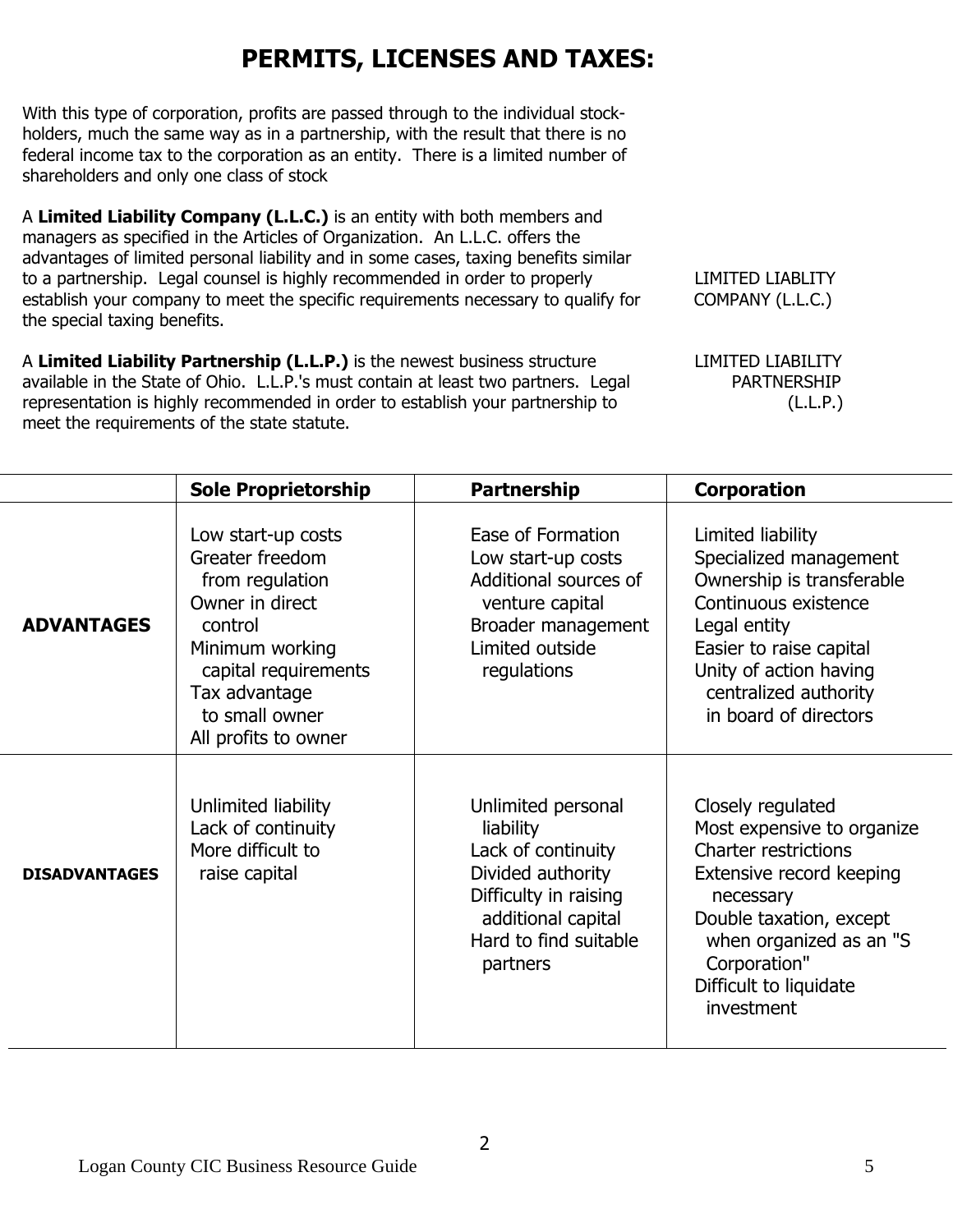|                                          | Businesses must have a taxpayer identification number so the Internal Revenue Service<br>(IRS) can process tax returns. The identification number may be a <b>Social Security</b><br>Number (SSN) or an Employer Identification Number (EIN) depending on the<br>organization of the business.                                                                                                                                                                                                                                                                                                                                                                                                                                                                                                                                                                                                                                                                                                                                                                                                                                                                  |
|------------------------------------------|-----------------------------------------------------------------------------------------------------------------------------------------------------------------------------------------------------------------------------------------------------------------------------------------------------------------------------------------------------------------------------------------------------------------------------------------------------------------------------------------------------------------------------------------------------------------------------------------------------------------------------------------------------------------------------------------------------------------------------------------------------------------------------------------------------------------------------------------------------------------------------------------------------------------------------------------------------------------------------------------------------------------------------------------------------------------------------------------------------------------------------------------------------------------|
| <b>EMPLOYER</b><br><b>IDENTIFICATION</b> | You need an Employer Identification Number (EIN) if you:<br>* are registered with the Ohio Secretary of State as a legal partnership,<br>corporation, non-profit organization(there may be some exceptions) or<br>* Have a Keogh retirement plan or<br>* Pay wages to employees or<br>* Are required to withhold taxes or<br>* Are required to file an excise, fiduciary, or alcohol, tobacco and firearms                                                                                                                                                                                                                                                                                                                                                                                                                                                                                                                                                                                                                                                                                                                                                      |
|                                          | return<br><b>NOTE:</b> Certain trusts and estates may also re required to have an <b>EIN</b> . Sole<br>Proprietors and informal partnerships without employees must file using their Social<br><b>Security Number (SSN).</b>                                                                                                                                                                                                                                                                                                                                                                                                                                                                                                                                                                                                                                                                                                                                                                                                                                                                                                                                    |
| OBTAINING AN<br>EIN                      | You may obtain an EIN in three ways via mail, fax or telephone.<br>Tele-TIN may be used to receive an <b>EIN</b> number within 24 hours by<br>1)<br>telephone. To receive an EIN by Tele-TIN you must complete an SS-4<br>form titled Application for Employer Identification Number, call the<br>IRS at 634.447.4955, supply the information requested from your<br>completed SS-4 form, record the EIN number given to you by the IRS<br>Representative on the SS-4 form, and fax the signed form to the IRS at<br>800.800.8000. Detailed instructions are provided on the back of the SS-<br>4 form. [See appendix]<br>To receive an EIN by mail, complete the SS-4 form, sign the form, and<br>2)<br>send it to the IRS, Attention Entity Control, Cincinnati, OH 45999.<br>It will take approximately four to five weeks to receive your EIN number.<br>To receive an EIN by fax, complete the SS-4 form, sign the form and fax<br>3)<br>to 631.447.8960 available 24 hours a day. The IRS will notify the<br>authorized person of the EIN assigned, by fax if requested, in 3 to 5<br>workdays. Otherwise a notice will be sent by mail within two weeks. |
|                                          | <b>NOTE:</b> An SS-4 form [see appendix] may be obtained by visiting the local IRS branch<br>listed in the resource guide at the back of this book or by calling 800.829.1040 to<br>request the form by mail.                                                                                                                                                                                                                                                                                                                                                                                                                                                                                                                                                                                                                                                                                                                                                                                                                                                                                                                                                   |

Whenever you change the origination of your business or the ownership of a business, you must apply for a new **EIN**.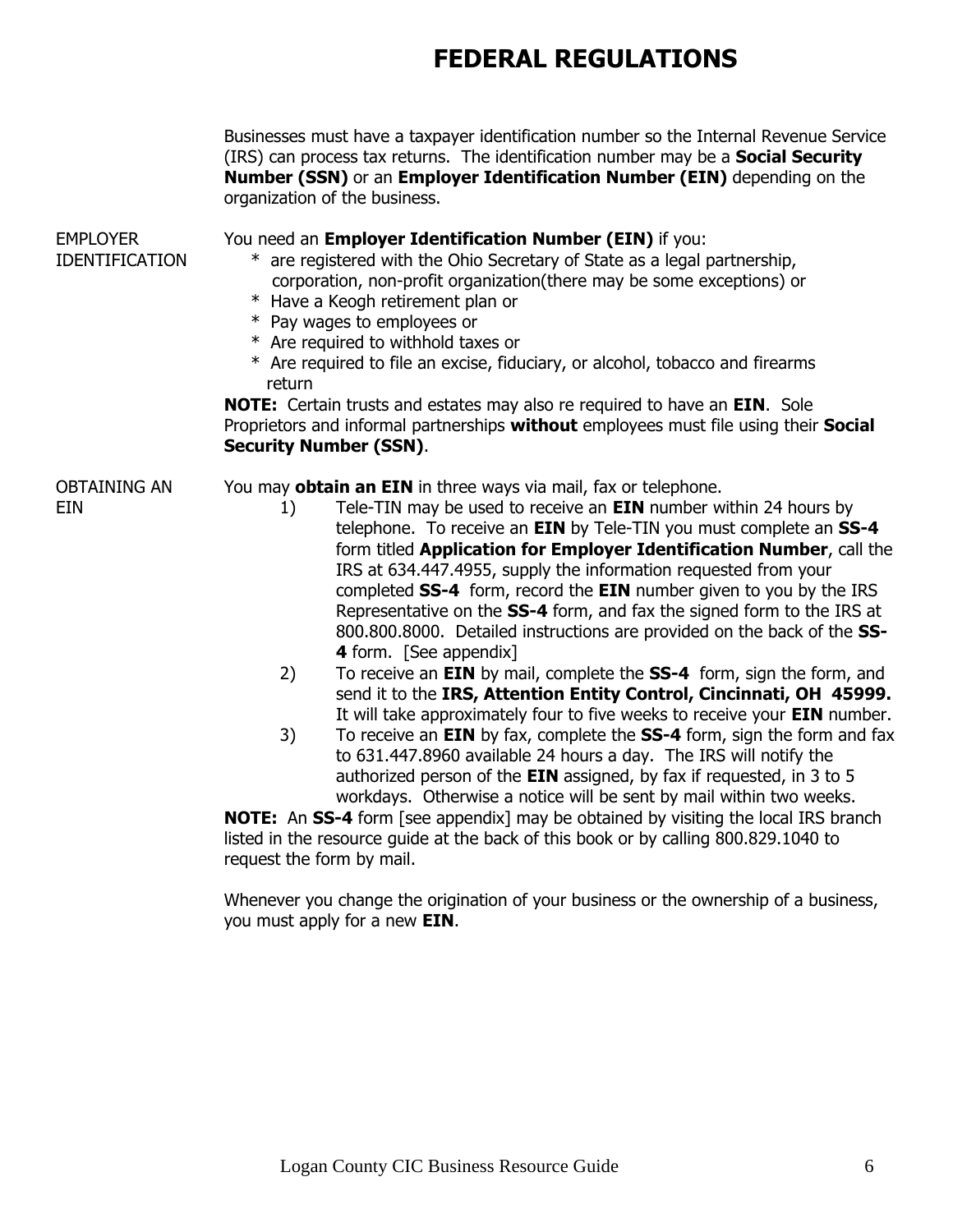There are 4 types of business taxes:

| 1)                          | <b>Income Tax</b> must be paid by every business! Federal Income Tax<br><b>(FIT)</b> is a pay-as-you-go tax. You will generally pay the tax during<br>the year as the business earns income, usually on a quarterly basis.<br>FIT should be submitted on FORM 941. [See appendix]                                                                                                                                                                                                                                                                                                                                                  | <b>BUSINESS</b><br><b>TAXES</b>                         |
|-----------------------------|------------------------------------------------------------------------------------------------------------------------------------------------------------------------------------------------------------------------------------------------------------------------------------------------------------------------------------------------------------------------------------------------------------------------------------------------------------------------------------------------------------------------------------------------------------------------------------------------------------------------------------|---------------------------------------------------------|
|                             | NOTE: At the end of the year, sole proprietors must file a Schedule C<br>(Form 1040) in addition to their personal tax form. Partnerships must<br>file Form 1065. Corporations must file Form 1120 and "S Corporations"<br>must file Form 1120-S. [ See appendix for all forms example]                                                                                                                                                                                                                                                                                                                                            | <b>FEDERAL INCOME</b>                                   |
| 2)                          | Self-Employment Tax includes Social Security and Medicare taxes<br>(FICA) for individuals who work for themselves, including sole pro-<br>prietors, self-employed farmers, fishermen, and members of a<br>partnership.                                                                                                                                                                                                                                                                                                                                                                                                             | SELF-EMPLOYMENT                                         |
| 3)                          | <b>Employment taxes</b> are paid on employees. Employment taxes<br>include the following: Federal Income Tax withholding, Social Security<br>and Medicare taxes, and Federal Unemployment Taxes. Businesses<br>with employees are required to withhold federal income tax from<br>employee's wages. Social Security and Medicare costs are split between<br>the employer and the employee. Businesses with one or more employees<br>may be required to pay Federal Unemployment Taxes. Employment<br>taxes should be reported on Form-941. Federal Unemployment Taxes<br>should be submitted on Form 940 or 940 EZ. [See appendix] | <b>EMPLOYMENT</b>                                       |
| 4)                          | <b>Excise Tax</b> may be required if you manufacture or sell certain products.<br>Please check with the IRS for more information.<br><b>NOTE:</b> Sole Proprietors, Partnerships, and Shareholders in "S Corporations"<br>pay quarterly, estimated federal income tax, social security and Medicare taxes<br>to avoid penalties if their estimated income tax and self-employment tax will<br>be more than \$500. These taxes are filed on Form 941.                                                                                                                                                                               | <b>EXCISE</b>                                           |
| on SB Workshops.            | With "as needed" or "contract" based employees you may still have to pay employee<br>taxes even though your employees may work only occasionally. The IRS conducts free<br>Small Business Tax Workshops. You may contact them at 800.829.1040 or go to<br>www.irs.gov/smallbiz and click                                                                                                                                                                                                                                                                                                                                           |                                                         |
|                             | A Copyright, Trademark, or Patent is registered with the Federal Government. You<br>may receive more information on copyrights, trademarks, and patents by calling<br>the Federal Information Center at 800.688.9889.                                                                                                                                                                                                                                                                                                                                                                                                              | <b>COPYRIGHT</b><br><b>TRADEMARKS</b><br><b>PATENTS</b> |
| or other written materials. | A Copyright refers to the protection of literary works, music, computer software,                                                                                                                                                                                                                                                                                                                                                                                                                                                                                                                                                  |                                                         |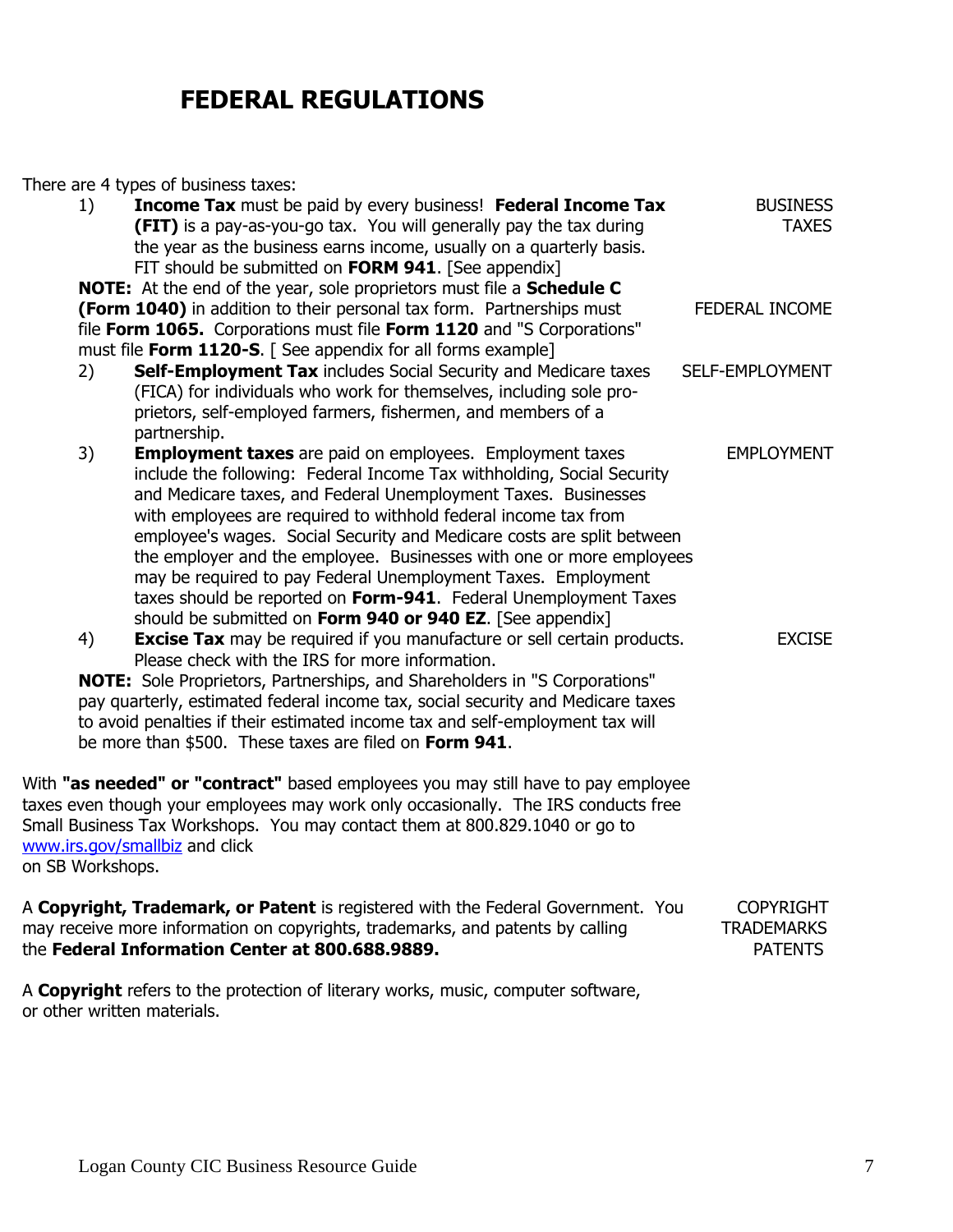A **Trademark** is either a name, symbol, logo or other device that identifies a product or service.

A **Patent** is granted by the government to inventors to protect their ideas for a certain period of time.

FEDERAL POSTING You may be required to post the following notices within your business: Fair Labor Standards Act, Employee Polygraph Protection Act, Your Rights under the Family and Medical Leave Act, and Equal Employment Opportunity, and It's the Law.

> **NOTE:** To receive labor posters contact the **U.S. Department of Labor, Wage and Hour Division, 200 N. High St, Room 817 Federal Office Building, Columbus, OH 43215 614.469.5677.**

For an equal employment opportunity poster, contact the **Equal Employment Opportunity commission, 1660 W. Second St, Suite a50, Cleveland, OH 44113 800.669.4000.**

- TELEPHONE The telephone Consumer Protection Act (TCPA) of 1991, as amended, placed CONSUMER restrictions on the use of telephones, automatic telephone dialing systems (auto dialers), artificial or prerecorded voice messages, and facsimile (fax) machines for sending unsolicited advertisement. **Calls cannot be made prior to 8:00 am or after 9:00 pm local time.** These rules do not yet apply to unsolicited messages sent via the Internet or e-mail.
- TELEPHONE The law requires businesses placing live (not recorded) **telephone advertisements to a home** to maintain a record of those homes which have requested that future telephone calls from your company stop. The records must be maintained for a full ten years and you **may not** make further calls to homes of the "do-not-call" list. (These regulations do not apply to business-to-business calls.) In addition, **all sales calls must** (whether placed to a business or to a home) identify the name of the person calling, the name of the person or company being represented, and a telephone number or address for contacting the person calling.

4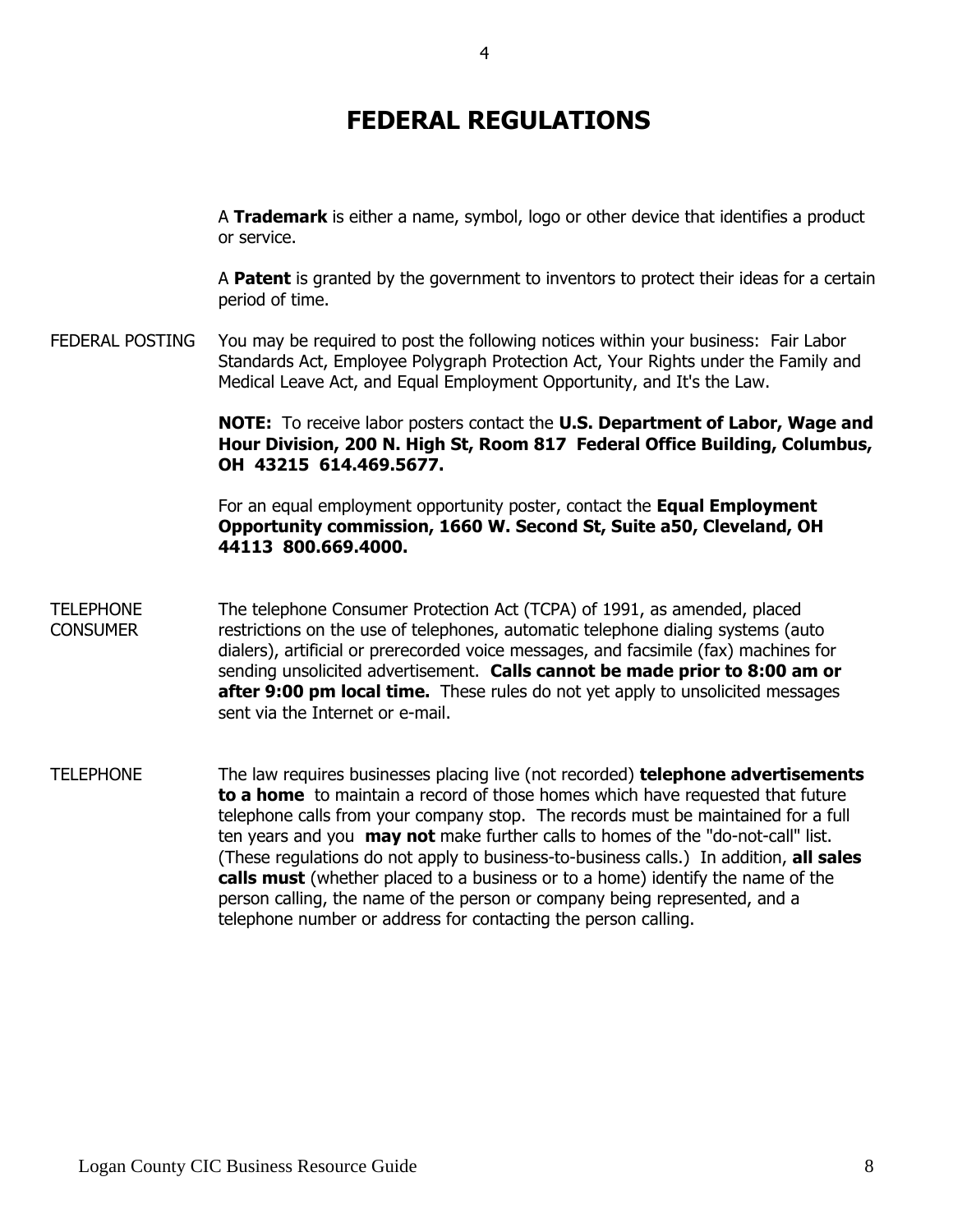In general, **auto dialer** calls can only be placed to businesses, not the homes. Auto dialers (computerized voice or pre-recorded messages) must clearly state that they are auto dialer calls **at the beginning of the message.** The telephone number or address of the company calling must be given during or after the message, and cannot be the number or the auto dialer placing the call nor a number for which a charge would assessed. **Auto dialers cannot be used to place calls** to emergency telephone lines, hospitals, doctors or clinics, fire or police, health care patient rooms, paging services, cellular services, or another telecommunication for which the person being called could be charged for the call.

**Unsolicited faxes are prohibited.** "No person may transmit an advertisement FACSIMILE describing the commercial availability or quality of any property, good, or services REGULATIONS to another fax machine **without the prior and express permission** or invitation of the owner of the fax machine." The FCC rules also require that **any message sent to a fax** machine must clearly mark on the first page of the message: the date and time the message is sent; the identity of the sender; the telephone number of the sender or of the sending fax machine.

**NOTE:** For more information on the FCC rules regarding TCPA contact them at: **Federal Trade Commission, Public Reference Branch, Drop H 240, 6th Street and Pennsylvania Avenue, NW, Washington, DC.** They can also be reached at their web site [www.ftc.gov.](http://www.ftc.gov/)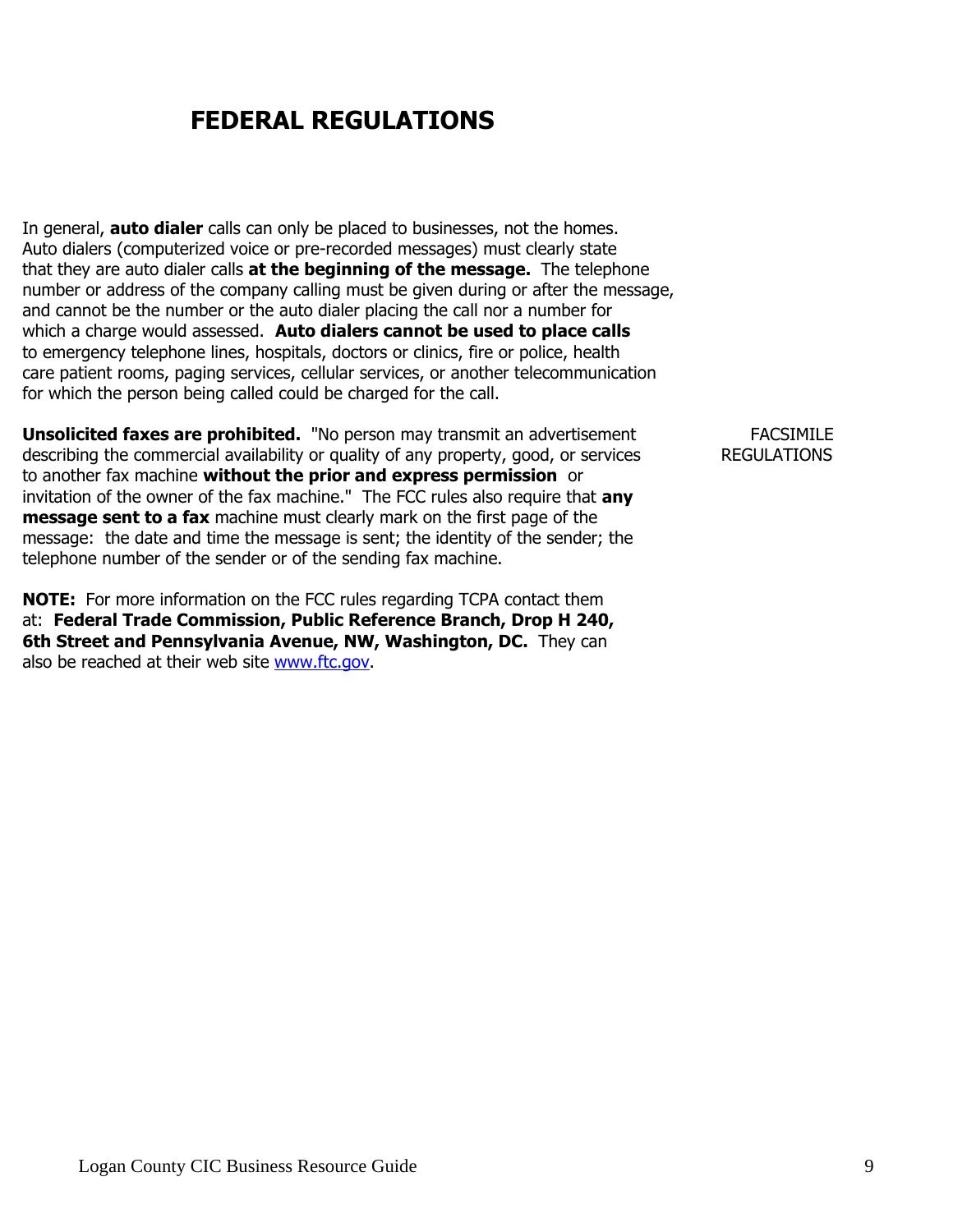Contact the 1st Stop Business Connection at 800.248.4040 for a packet of information covering permits and licensing, developing a business plan, firing employees, incorporating, paying taxes, patenting inventions, and obtaining copyrights, trademarks and product codes. You may also contact the Secretary of State at 877.767.3453, or via e-mail at busserv@sos.state.oh.us.

State laws must be mastered before you can successfully operate your business

# **6 Step State Process**

- 1. Registering your business entity
- 2. Registering your corporate name
- 3. Complying with security laws
- 4. Obtaining your business license and permits
- 5. Complying with tax laws
- 6. Understanding employee and labor laws

If you decide to **incorporate**, create a **limited liability partnership**, or a **limited** partnership, it is handled through the Ohio Secretary of State's Office, Cor**porations Division.** The state of Ohio does NOT require you to register if you are forming a **Sole Proprietorship or General Partnership.**

#### CORPORATIONS **Corporations**

If you are incorporating, the Secretary of State's Office will supply you with an application, titled "Articles of Incorporation." [See appendix] Once the information is properly completed, submit the application along with a \$125 filing fee. Contact the Secretary of State for the appropriate forms. [See appendix State Form 113-ARF] The first step in the actual formation of your corporation would be to contact the corporation filing and services division at 614.466.3910 or 877.SOS.FILE.

**NOTE:** The name of every corporation within Ohio **must** end with or include "Company," "Co.," "Corporation," "corp.," "Incorporated," or "Inc."

#### **Nonprofit Corporation**

Similar to a corporation, a nonprofit corporation must file the Articles of Incorporation provided by the Secretary of State. The filing fee is \$125. [See appendix State Form 114-ARN]

**Note:** The Articles of incorporation of a nonprofit name need not include a corporate ending.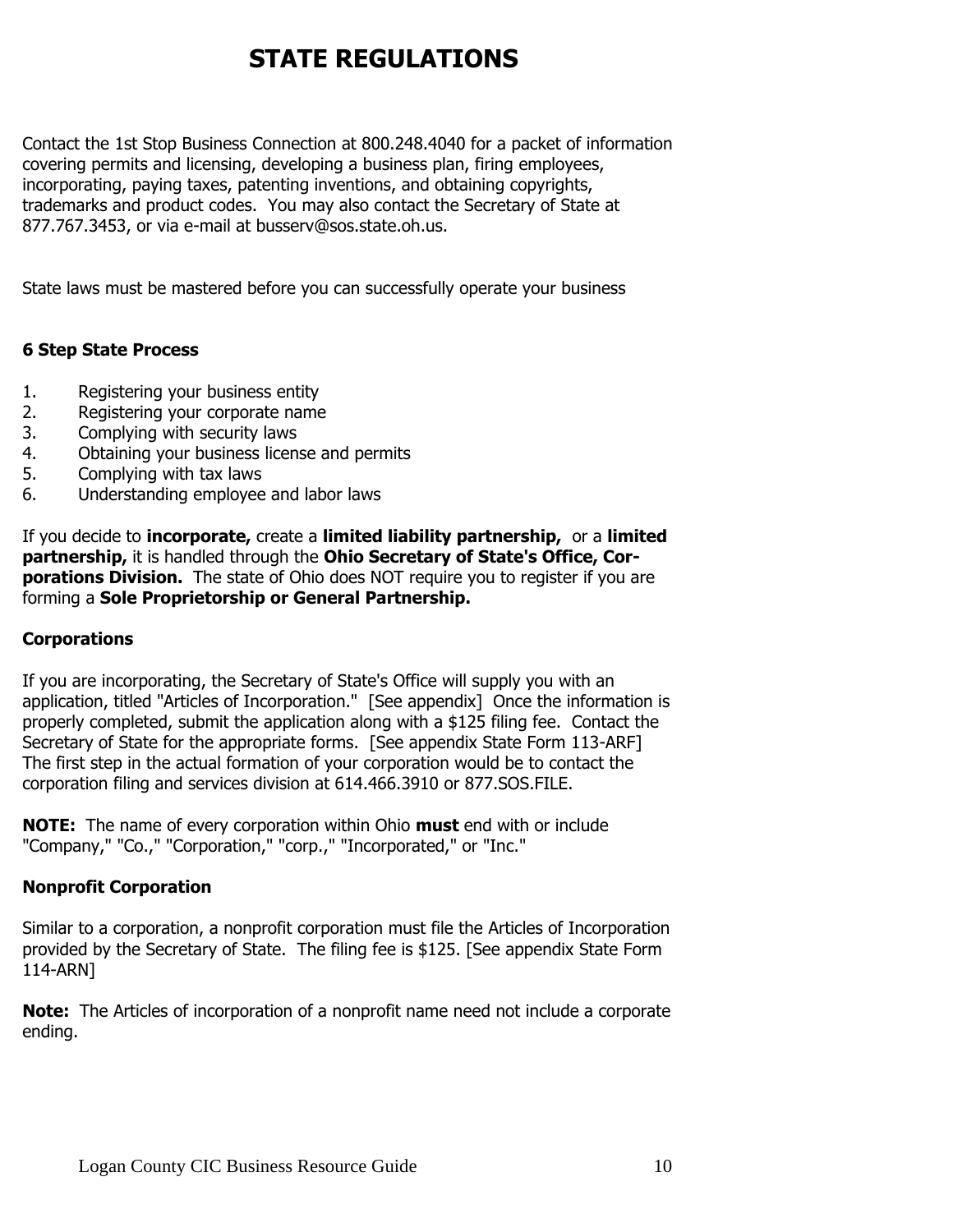# **Limited Liability Company (L.L.C.)** LIMITED

To establish a limited liability company, an individual must file Articles of Or- COMPANY ganization with the Secretary of State's Office. The filing fee is \$125. [See appendix State Form 115-LCA]

**NOTE:** The name of the limited liability company **must** include the words "limited liability company," "LLC," "L.L.C.," "Ltd.," "limited," or Ltd" and must be distinguishable upon the Secretary of State's records from previously filed limited liability company names, corporate names, or any limited liability partnership, limited partnership and trade name.

# **Limited Partnership (L.P.)** LIMITED

The certificate of limited partnership must be executed and filed with the Secretary of State on the prescribed form. The filing fee is \$125. [See appendix State Form 141- CLP]

**NOTE:** The name of a limited partnership **must** include the words "Limited Partnership," "L.P.," "Limited," or Ltd.," and cannot contain the name of a limited partner unless it is also the name of a general partner or the business of the limited partnership had been carried on under that name before the admission of that limited partner.

# **Limited Liability Partnership (L.L.P.)** LIMITED

In order to register a limited liability partnership, a partnership must complete PARTNERSHIP And file with the Secretary of State a registration application on a form prescribed by the Secretary of State. The filing fee is \$125. [See appendix State Form 105-PPL]

**NOTE:** The name of a domestic limited liability partnership **must** contain the words "registered partnership having limited liability," or the abbreviation "P.L.L.," " PLL," "L.L.P., or "LLP" as the last words or letter of its name.

**HINT: LP's, LLC's, LLP's and Corporations must** register their legal structure with the Secretary of State at 877.767.3453 or [www.state.oh.us/sos.](http://www.state.oh.us/sos)

**Secretary of State (SOS), Business Services Division's hours are 8:00 a.m. to 4:45 p.m. Monday through Friday.** You can access faxed State Forms by calling SOS and punching in the 3 digit code or click on Corporate Filing Fees on SOS website.

# LIABILITY

PARTNERSHIP

LIABILITY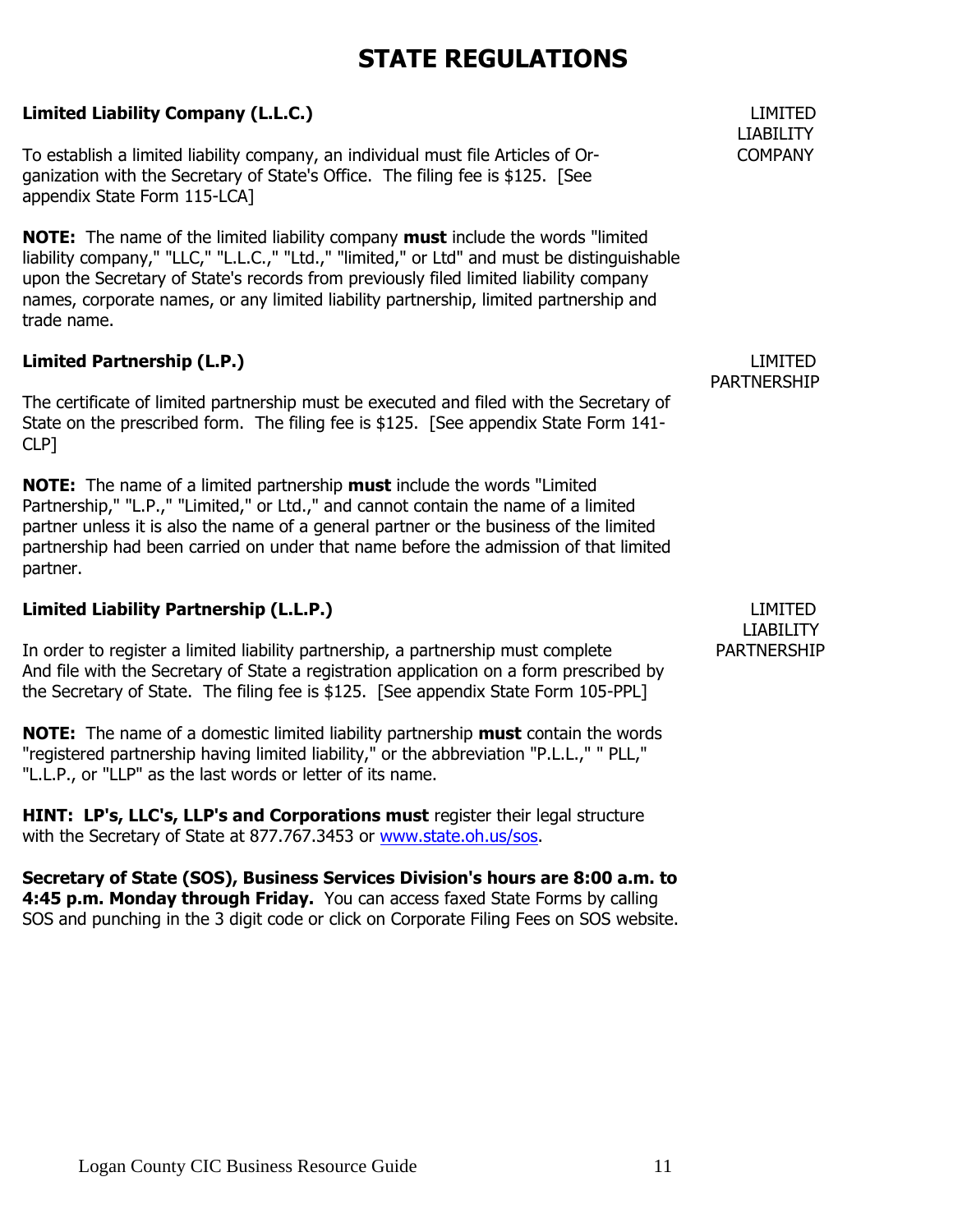#### BUSINESS **Business Name Registration**

To register a trademark or service mark, you must submit an application to the Secretary of State's office. The Secretary of State prescribes the application form. The form includes instructions for its completion and a description of each classification of goods and services for which a mark may be registered. The form must be notarized and be accompanied by a specimen or facsimile of the mark **in use.** The mark must be in use prior to filing the application. The filing fee for trademark/service mark applications is \$125. [See appendix State Form 174-TSMO]

Your business **must be registered** with the Secretary of State. The name you choose will be registered as a trade name (cannot be used by any other business) [See appendix State Form 167-RNO] or a fictitious name (not as protected as a trade name) [See appendix State Form 169-NFO] filing charge is \$50 for each. The find out about the availability of a business name call 877.767.3453.

#### **Unemployment Compensation**

Employers of one or more workers must pay a state payroll tax, called "contributions," on wages paid to employees. These payments support Ohio's system of unemployment compensation benefits.

You must make unemployment contributions if you fit the following criteria:

- Employ at lease one worker in 20 different weeks during this year or last year
- Pay \$1500 or more in wages during any quarter of this year or last year
- Are subject to the federal unemployment law this year or last year
- Acquire a business from an employer who was subject to the Ohio law

To register with OBES complete the Report to Determine Liability. (form JFS-66300, formerly known as UCO-1) [See appendix]

**NOTE:** For more assistance or to request a copy of the JFS-6300 form contact: Ohio Department of Job & Family Services, 30 E Broad 32nd Floor St., Columbus, OH 43215 or 614.466.6283, [www.state.oh.us/odjfs.](http://www.state.oh.us/odjfs)

#### **Workers' Compensation**

Under Ohio law, every business with employees **must** have **Workers' Compensation Coverage.** To begin coverage, employers file the **Application for Coverage (Form U-3)** [ See appendix} with the Ohio Bureau of Workers' Compensation (BWC).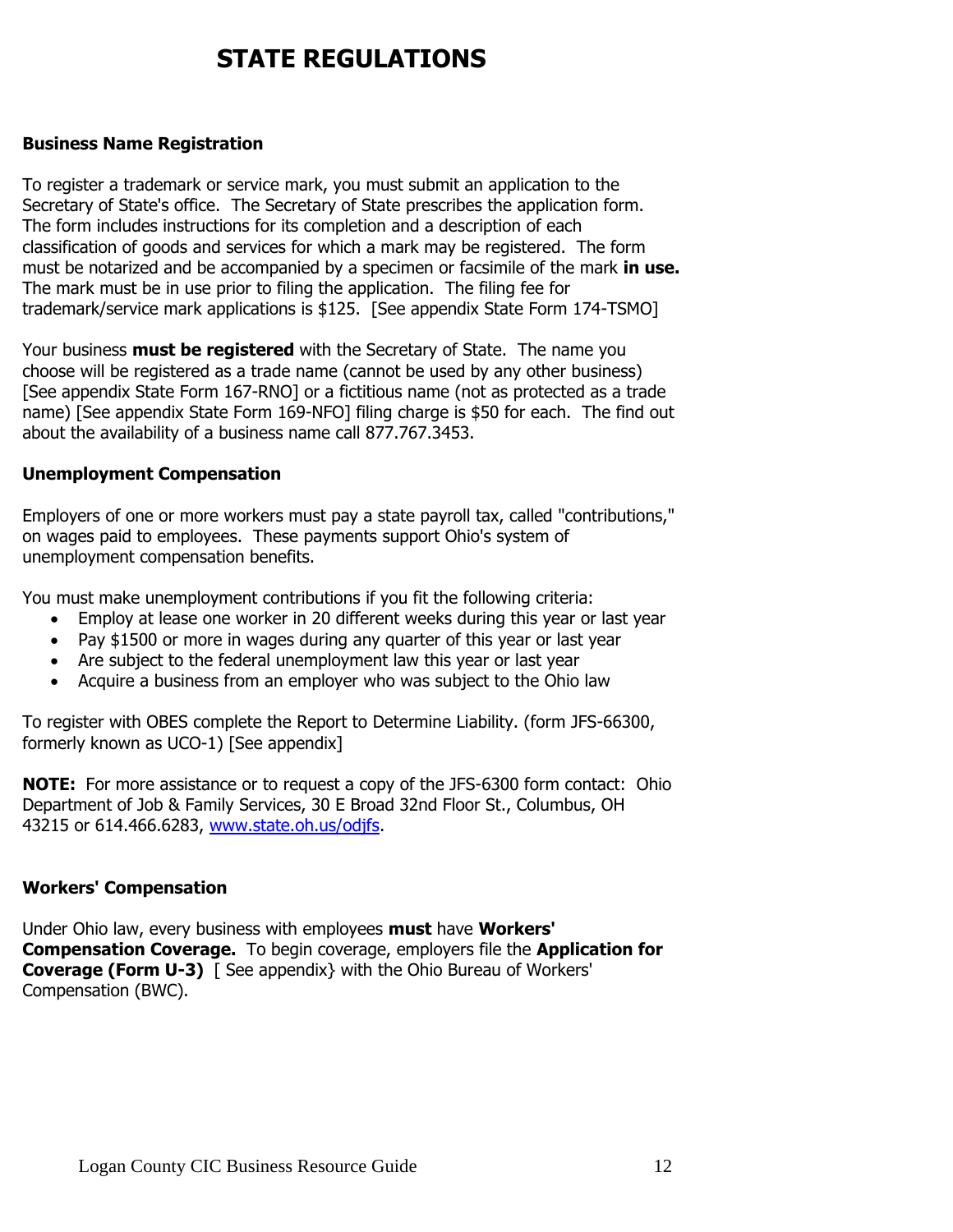**Workers' Compensation** is carried by private insurance agents with premiums regulated by law. If you are incorporated in the State of Ohio, owners and officers of your business are also considered employees and must be covered. Businesses with employees are required to post a notice to inform their employees about workers' compensation. Optional coverage is available for sole proprietors or partners, officers of family farm corporations, and ministers.

**NOTE:** For more information contact he Ohio Bureau of Workers' compensation 30 W Spring Street, Columbus, OH 43215-2256, 800.644.6292. [www.ohiobwc.com.](http://www.ohiobwc.com/) The Springfield Service Office number is 937.327.1375.

**NOTE:** Businesses can receive sizable savings by participating in the Bellefontaine/ Logan County Chamber of Commerce group plan. For additional information contact the Bellefontaine office at 937.599.5121.

#### **Ohio Taxes** OHIO TAXES

**NOTE:** Visit [www.state.oh.us/tax/Pubications/2001\\_%20BTG.pdf](http://www.state.oh.us/tax/Pubications/2001_%20BTG.pdf) for a copy of the Ohio Business Tax Guide.

**Sole Proprietors** must pay Ohio income tax on their Ohio net earnings.

**Partners** must pay Ohio income tax on their share of the partnership's net earnings.

**Corporations** must pay Ohio income tax on their net earnings. Shareholders must pay Ohio income tax on their dividends.

**NOTE:** For forms or more information about Ohio's tax requirements contact Lima's Ohio Department of Taxation District Office at 419.227.4906. For general questions call 888.405.4039 and for order forms call 800.282.1782, [www.state.oh.us/tax.](http://www.state.oh.us/tax)

#### **Ohio Income Tax Withholding** The Community of the Community Community Community Community OHIO INCOME TAX

Businesses in Ohio must withhold Ohio income taxes from their employees' wages each pay period. Employers must complete the **Application for Registering as an Ohio Withholding Agent (Form IT-1)** [See appendix] and return it to the Ohio Department of Taxation.

**NOTE:** For further information or if you have questions contact the Ohio Department of Taxation at 888.405.4039 for Business Tax Questions and 800.282.1782 for Order Forms.

WITHHOLDING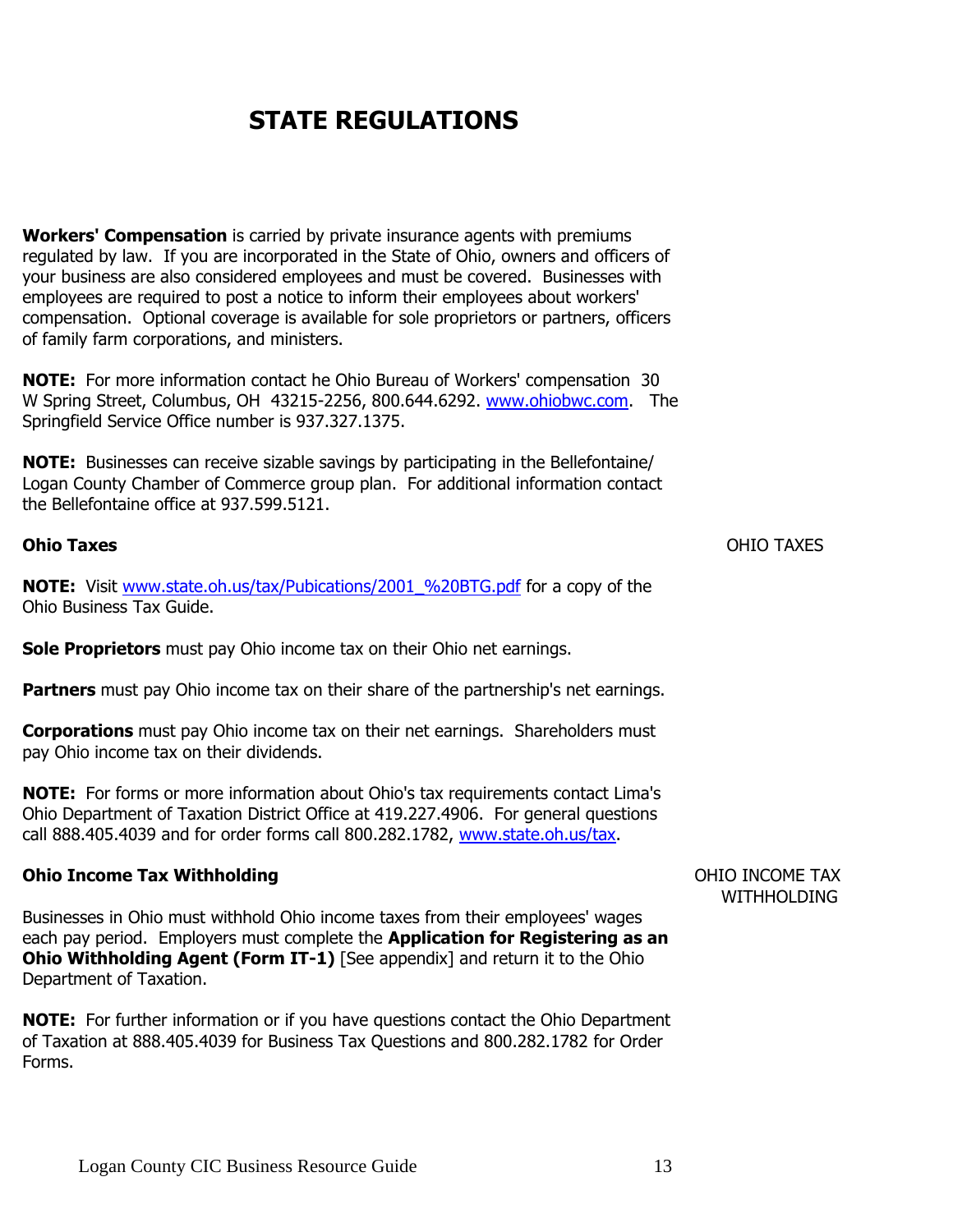#### WAGES & HOUR **Wage & Hour Issues**

To make sure you are complying with Ohio's regulations on hours, minors and wages, contact the Ohio Department Commerce, Wage and Hour Division, 50 W Broad Street, 28th Floor, Columbus, OH 43215, 614.644.2239, [www.com.state.oh.us.](http://www.com.state.oh.us/) They can answer your questions and supply the required post.

#### NEW HIRE **New Hire Reporting**

Federal and state laws require all employers to report all employees who live or work in Ohio. Employers must report the employee's name, address, Social Security Number, date of birth, date of hire, and the state in which the employee works. Employers must submit the information by mailing or faxing New Hire Reporting Form 7048 [see appendix], phoning in the information, or registering over the Internet. The information must be received no later than 20 days from the date of hire. Ohio New Hire Reporting Program, PO Box 15309, Columbus, OH 43215, 888.872.1490, 888.872.1611 fax, [www.oh-newhire.com.](http://www.oh-newhire.com/)

#### **Environmental Requirements**

You need to know and understand environmental regulations as a small business owner. The Ohio Environmental Protection Agency (EPA) makes sure everyone complies with environmental lows. The agency monitors land, air and water.

You should contact the Ohio EPA while you are still **planning** your business. The Ohio EPA has programs to help a new business comply with environmental laws and become operational as soon as possible.

EPA regulates such things as **water and sewer, hazardous waste, solid and infectious waste and air.** Contact the Ohio EPA Small Business Assistance Office to see what regulations your company falls under at 800.329.7518, [www.epa.ohio.gov.](http://www.epa.ohio.gov/)

#### OSHA REGULATIONS **OSHA Regulations**

Through the Federal Occupational Safety and Health Act, the U.S. Occupational and Safety and Health Administration (OSHA) helps assure a safe and healthy work environment. To help you meet OSHA requirements, learn more about OSHA programs, events, news releases and outreach programs check OSHA's web site, [www.osha.gov.](http://www.osha.gov/)

**NOTE:** Federal OSHA offices in Ohio can be reached at 36 Triangle Park, Cincinnati, OH 45246, 513.841.4132 or 1240 East 9th St., Room 899, Cleveland, OH 44199, 216.522.3818 or 200 N. High St., Room 620, Columbus, OH 43215, 914.469.5582 or 420 Madison Ave, Suite 600, Toledo, OH 43604, 419.259.7542.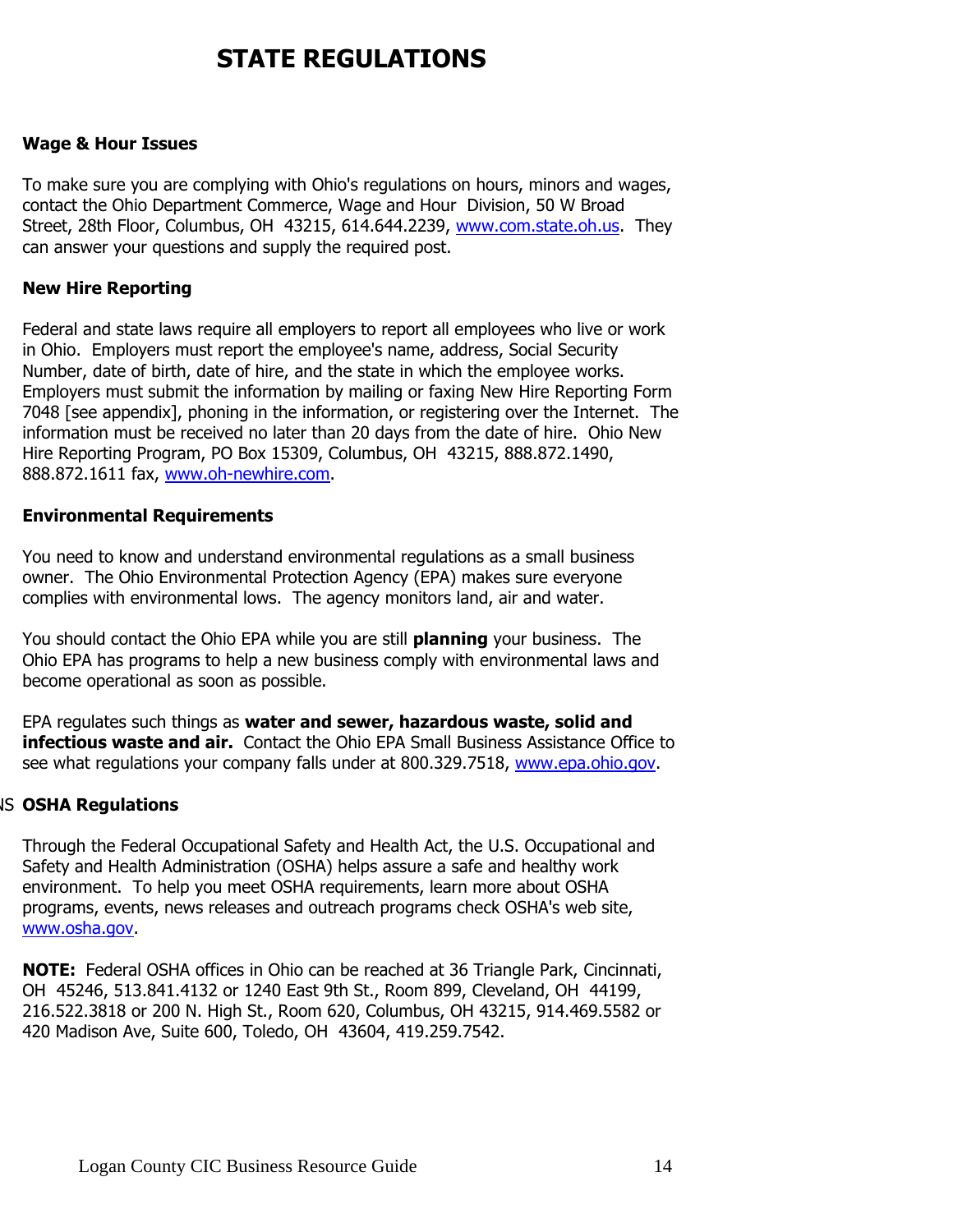## **Ohio Civil Rights Commission** OHIO CIVIL RIGHTS

The Ohio Civil Rights Commission (OCRC) enforces the State's anti-discriminations laws, which apply to any employer with four or more employees in Ohio. You can request OCRC's publications and your free "Fair Employment Practices" poster by contacting the OCRC office at 1111 East Broad Street, 3rd Floor, Columbus, OH 43205, 888.278.7101 or 614.4662785, [www.state.oh.us/crc.](http://www.state.oh.us/crc)

**NOTE:** The employer **must** post the "Fair Employment Practices" poster in a highly visible area in each workplace.

#### **Vendor's Licenses & Filing Requirements VENDOR'S LICENSE**

The Ohio sales tax rate is 5.5 percent. Counties are allowed to add .25 percent to REQUIREMENTS 1.5 percent (Logan County =  $1.5\%$ ) for local sales tax. To collect sales tax, you must have a vendor's license.

There are seven types of vendor's license, regular, service, transient, delivery, seller, direct pay and consumers use. (Please refer to Vendor's License table on pages 13 & 14). [See appendix for examples of all license applications]

The Ohio Department of Taxation will send you the forms and information necessary for you to understand the Ohio Sales Tax Law. Please contact them at 888.405.4039 and for order forms call 800.282.1782, [www.state.oh.us/tax.](http://www.state.oh.us/tax)

A number of incentives from tax abatements and community reinvestment areas are available for new projects and expansion projects.

**NOTE:** Please contact the Logan County Community Improvement Corp, 100 S Main Street, Bellefontaine, OH 43311, 937.599.5121, 937.599.2411 fax for more information.

**COMMISSION** 

FILING

## **Incentives** INCENTIVES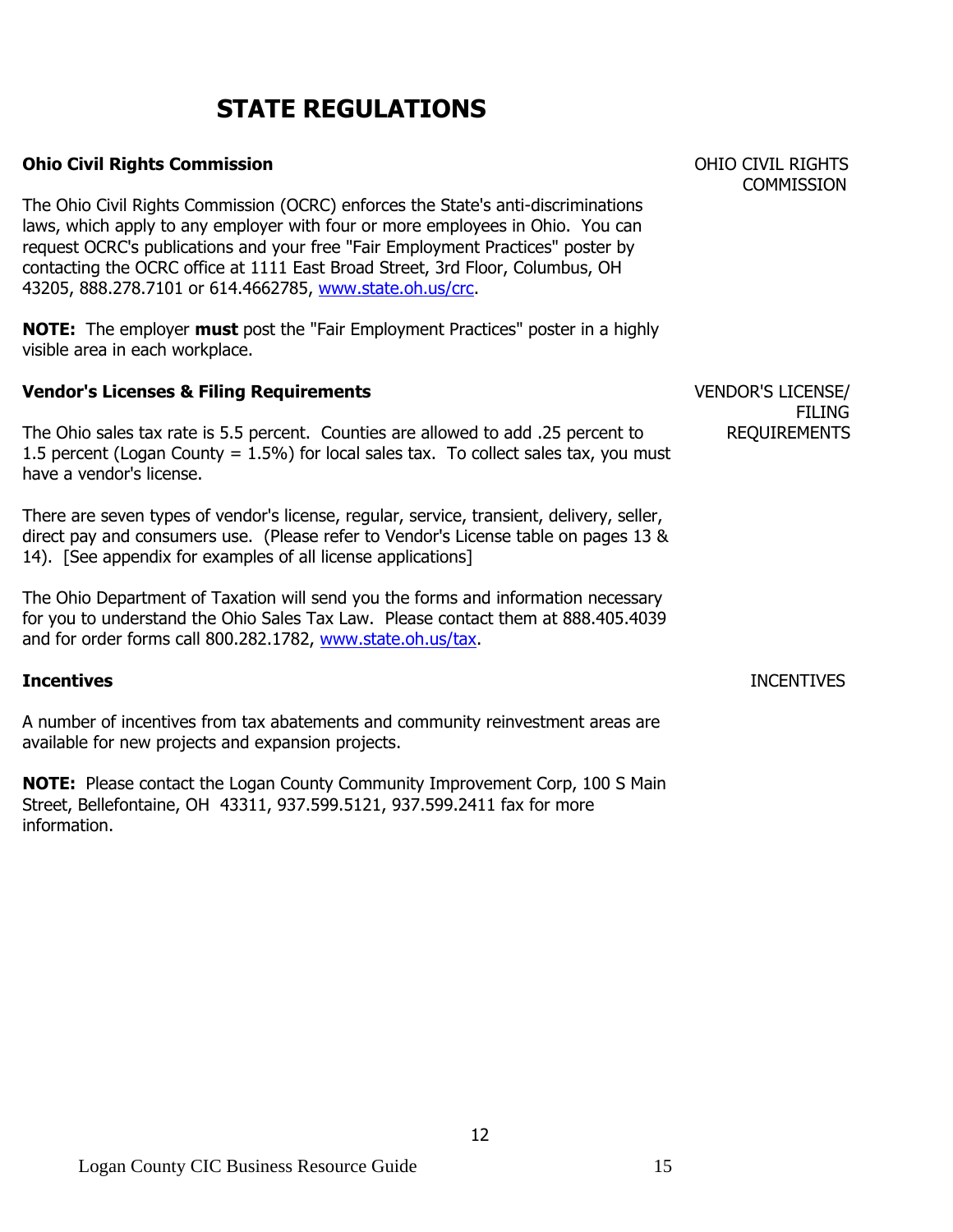| Tax<br>Payer                             | Cost of<br>License | Description                                                                                                                                                                                                                                                                                                                                                                   | Contact                            | <b>Type</b><br>of App |
|------------------------------------------|--------------------|-------------------------------------------------------------------------------------------------------------------------------------------------------------------------------------------------------------------------------------------------------------------------------------------------------------------------------------------------------------------------------|------------------------------------|-----------------------|
| Vendor                                   | \$25               | Each person with a fixed (permanent)<br>location in Ohio from which taxable<br>sales are made. Vendors must have one<br>license for each fixed place of business                                                                                                                                                                                                              | County                             | $ST-1$                |
| Service<br>Vendor                        | \$25               | Person or business that provides automatic data<br>processing, computer services and electronic<br>information services; telecommunications<br>services; lawn care and landscaping services;<br>private investigation, security services, building<br>maintenance and janitorial services, employment<br>placing services, employment services and<br>exterminating services. | Ohio<br>Dept of<br><b>Taxation</b> | $ST1-S$               |
| Tran-<br>sient<br>Vendor                 | \$25               | Retainer who transport stock(s) of goods to<br>temporary places of business in order to<br>make sales.                                                                                                                                                                                                                                                                        | Ohio<br>Dept of<br><b>Taxation</b> | $ST1-T$               |
| <b>Delivery</b><br>Vendor                | \$25               | Retailer who maintains no store, showroom,<br>or similar place of business where merchandise<br>is offered for sale, or who has no location<br>where merchandise displayed in catalogs may<br>be selected or picked up by customers.                                                                                                                                          | Ohio<br>Dept of<br><b>Taxation</b> | $ST1-D$               |
| Seller                                   | No Fee             | Retailer located outside of Ohio who<br>makes retail sales of property or services<br>for storage, use, or consumption in Ohio.                                                                                                                                                                                                                                               | Ohio<br>Dept of<br><b>Taxation</b> | UT<br>1000            |
| <b>Direct</b><br>Pay<br>Permit<br>Holder | No Fee             | Manufacturers or other consumers who<br>purchase tangible personal property for<br>which the taxable status cannot be determined<br>at the time of purchase. These consumers<br>are authorized to make sales and make<br>tax payments directly to the state.                                                                                                                  | Ohio<br>Dept of<br><b>Taxation</b> | ST 900                |
| Consum-<br>ers Use<br>Tax<br>Account     | No Fee             | Purchasers who have not paid the tax to a<br>Vendor or Seller (in most cases for out-of<br>state transactions) make payments directly<br>to the state.                                                                                                                                                                                                                        | Ohio<br>Dept of<br><b>Taxation</b> | UT<br>1008            |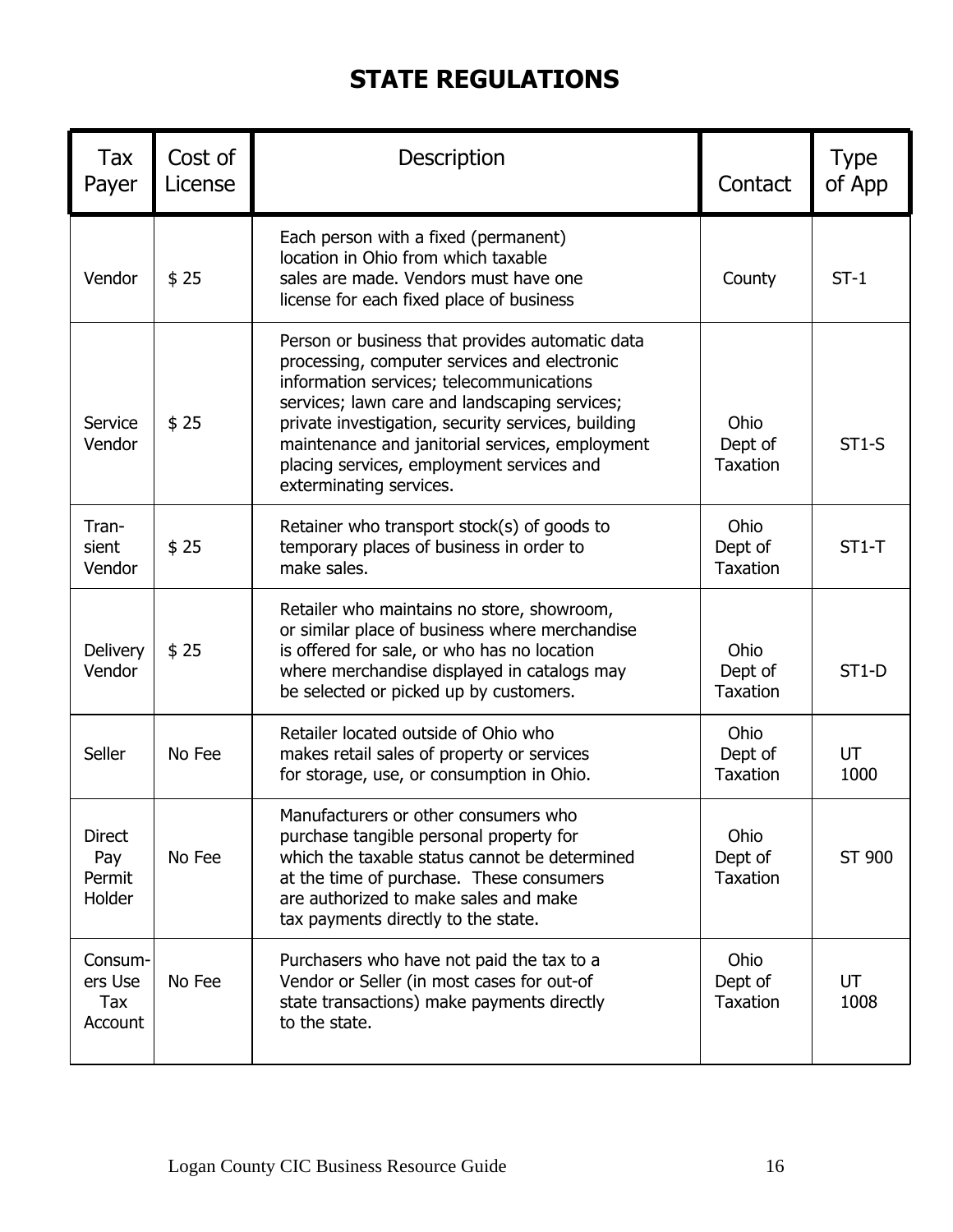# **COUNTY REGULATIONS**

| <b>PLANNING &amp;</b><br><b>ZONING</b>    | <b>Planning &amp; Zoning</b>                                                                                                                                                                                                                                                                                                                                                                                                                                                                                                                                                                                                                                                                                                               |  |  |
|-------------------------------------------|--------------------------------------------------------------------------------------------------------------------------------------------------------------------------------------------------------------------------------------------------------------------------------------------------------------------------------------------------------------------------------------------------------------------------------------------------------------------------------------------------------------------------------------------------------------------------------------------------------------------------------------------------------------------------------------------------------------------------------------------|--|--|
|                                           | If you are starting a business outside the corporate limits of the city of<br>Bellefontaine you should contact the Logan/Union/Champaign Planning<br>Commission (LUC) for information on issues related to land use, transportation<br>and zoning. Townships have separate permit requirements and must be<br>consulted when operating in the county. [See Resource listing]                                                                                                                                                                                                                                                                                                                                                               |  |  |
|                                           | <b>NOTE:</b> For more information on zoning and permitting contact the<br>Logan/Union/Champaign County Regional Planning Commission, PO Box 219,<br>East Liberty, OH 43319, 937.666.3431, www.lucplanning.com.                                                                                                                                                                                                                                                                                                                                                                                                                                                                                                                             |  |  |
| <b>BUILDING</b><br><b>PERMITS</b>         | <b>Building Permits</b>                                                                                                                                                                                                                                                                                                                                                                                                                                                                                                                                                                                                                                                                                                                    |  |  |
|                                           | Building permits are issued by the Logan County Building Department,<br>937.592.7473, for all new construction, expansions, renovations or<br>improvements in Logan County. Residential structures containing one, two or<br>three dwelling units are exempted from these regulations outside the city limits<br>of Bellefontaine. Permits for electrical and fire protection systems are also<br>issued by the Logan County Building Department, while permits for plumbing<br>are issued by the Logan County Health Department, 937.592.9040.                                                                                                                                                                                            |  |  |
|                                           | <b>NOTE:</b> Please contact the Logan County Building Department, 1365-2 County<br>Road 32N, Bellefontaine, OH 43311, 937.592.7473, for information on review<br>and approval procedures. Additionally, you can obtain information on the<br>submittal process, required documents, timeframes and permit costs.                                                                                                                                                                                                                                                                                                                                                                                                                           |  |  |
| <b>CERTIFICATE OF</b><br><b>OCCUPANCY</b> | <b>Certificate of Occupancy</b>                                                                                                                                                                                                                                                                                                                                                                                                                                                                                                                                                                                                                                                                                                            |  |  |
|                                           | A Certificate of Occupancy is required upon completion of your project. The<br>Logan County Building Department will issue a certificate as part of the<br>Building Permit upon final inspection and approval. The Certificate of<br>Occupancy serves as notice that the building or space has met all applicable<br>codes for building construction, health and safety.                                                                                                                                                                                                                                                                                                                                                                   |  |  |
| <b>COUNTY HEALTH</b><br><b>PERMITS</b>    | <b>County Health Permits</b>                                                                                                                                                                                                                                                                                                                                                                                                                                                                                                                                                                                                                                                                                                               |  |  |
|                                           | Several types of business, including those engaged in food preparation and<br>sales, are required to obtain a license to operate and permit inspections of<br>their facility. Inspections are conducted to assure safe and sanitary conditions<br>and practices are maintained which protect public health. The combined Logan<br>County General Health District conducts the licensing and inspections. Licenses<br>are required for fixed locations, mobile and temporary food service operations<br>or food establishments as well as food vending locations serving potentially<br>hazardous food. Any change of ownership, alterations or new construction will<br>require approval by the Health Department to be properly licensed. |  |  |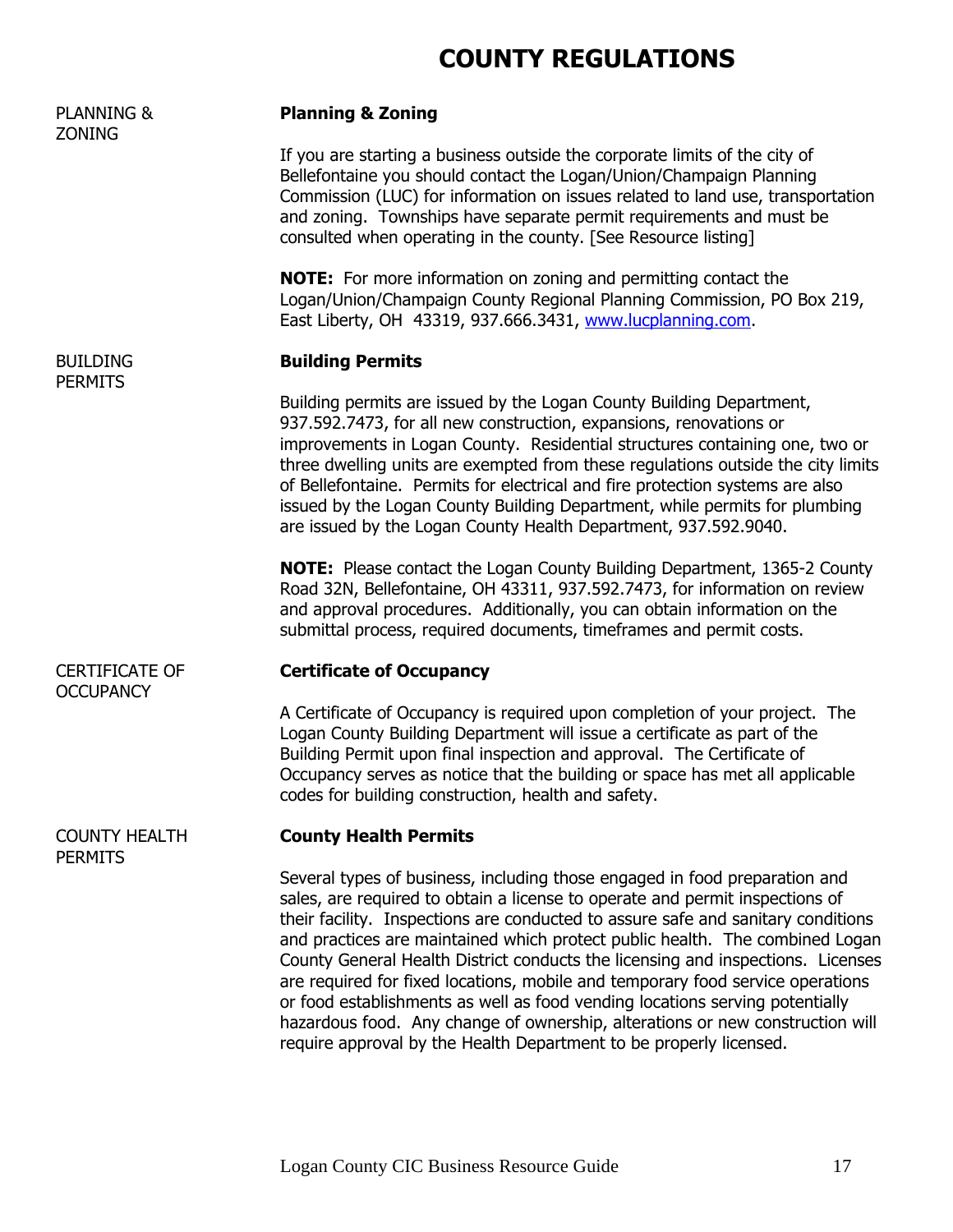# **COUNTY REGULATIONS**

# **Licensing Food Service Operations** LICENSING FOOD

You must submit detailed plans showing kitchen layout, building and OPERATIONS Equipment specifications, proposed menu and food preparation methods. Plan review fees vary depending on the level of risk assigned and the square footage of the operation. The applicant should allow a plan review turn around time of up to thirty (30) days.

Plans may be approved, approved with conditions or not approved. Once approved the applicant may construct the facility. Construction must be completed in compliance with all state and local building, plumbing, zoning and fire codes. Prior to opening a facility the operator must apply for a license to operate and schedule a pre-licensing inspection. Following a satisfactory pre-licensing inspection the license to operate will be issued.

# **Incentives: Enterprise Zones INCENTIVES**

Enterpriser Zones are designated areas of land in which businesses can receive tax incentives in the form of tax exemptions on eligible new investments. Enterprise Zones are not part of the traditional zoning program which limits the use of land – instead they all local officials to negotiate with businesses to encourage new investment in the zone.

Participating communities within Logan County include: Lake Township, Zane Township, Washington Township and Pleasant Township.

**NOTE:** Please contact the Logan County Community Improvement Corp, 100 S Main Street, Bellefontaine, OH 43311, 937.599.2037, for further information, applications and Enterprise Zone Maps.

**NOTE:** Tax abatements on real estate, personal property, and inventory are available for new projects and expansion projects. Abatements are negotiated with the appropriate local governmental unit and school district.

# **HINTS**

- New owner of a currently licensed operation is required to purchase a new license in their name upon purchase
- License fees range from \$28.08 for a vending machine location to \$845.00 for a risk level five operation over 10,000 square feet in size

**SERVICE** 

# ENTERPRISE ZONES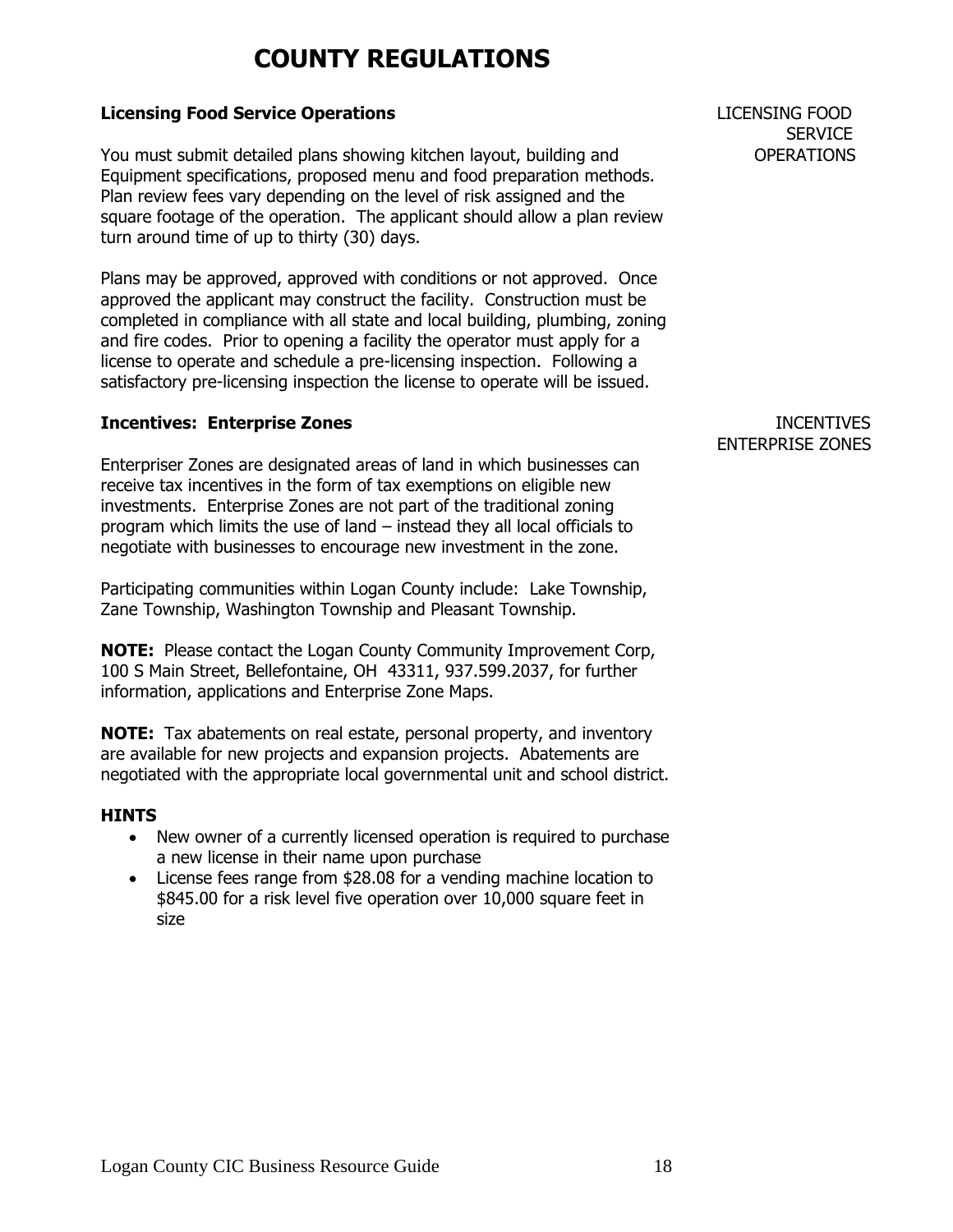# **CITY REGULATIONS Bellefontaine**

| <b>ICATE OF</b><br><b>ANCY</b> | <b>Certificate of Occupancy</b>                                                                                                                                                                                                                                                                                                                                                                        |
|--------------------------------|--------------------------------------------------------------------------------------------------------------------------------------------------------------------------------------------------------------------------------------------------------------------------------------------------------------------------------------------------------------------------------------------------------|
|                                | A <b>Certificate of Occupancy</b> is required upon completion of your project. The<br>Bellefontaine City Building Department will issue a certificate as part of the Building<br>Permit upon final inspection and approval. The <b>Certificate of Occupancy</b> serves as<br>notice that the building or space has met all applicable codes for building construction,<br>health and safety.           |
| DDE                            | <b>Fire Code</b>                                                                                                                                                                                                                                                                                                                                                                                       |
|                                | All buildings are required to meet certain fire codes to insure public safety. All<br>businesses in the City of Bellefontaine area inspected annually, as well as upon change<br>of tenants. The City of Bellefontaine Fire Department is part of the review process for<br>building permits.                                                                                                          |
|                                | <b>NOTE:</b> To insure your business complies with these codes, contact the City of<br>Bellefontaine Fire Department, Fire Prevention Bureau, 135 N Detroit Street,<br>Bellefontaine, OH 43311, 937.599.1155.                                                                                                                                                                                          |
| TVES:                          | <b>Incentives: Enterprise Zones</b>                                                                                                                                                                                                                                                                                                                                                                    |
| <b>PRISE ZONES</b>             | An Urban Jobs and Enterprise Zone has been designated in the City of Bellefontaine<br>where special tax incentives may be offered to businesses who agree to invest in job<br>generating capital improvements. Tax incentives may be considered provided program<br>guidelines are met, employment is created and/or maintained and a substantial<br>investment is made in real property or equipment. |
|                                | <b>NOTE:</b> Please contact the Logan County Community Improvement Corp, 100 S Main<br>Street, Bellefontaine, OH 43311, 937.599.5121 for further information, applications and<br>Enterprise Zone Maps.                                                                                                                                                                                                |
| <b>NG PERMITS</b>              | <b>Building Permits</b>                                                                                                                                                                                                                                                                                                                                                                                |
|                                | Building permits are issued by the Safety/Service Director who is also the Zoning<br>Inspector. Permits are required for any kind of additional, reconstruction or<br>improvements except for installation of replacement windows and roofing.                                                                                                                                                         |
|                                | <b>NOTE:</b> Permits can be applied for at the City of Bellefontaine, 135 N. Detroit St.,<br>Bellefontaine, OH 43311, Attn: David Henry, Safety/Service Director.                                                                                                                                                                                                                                      |
|                                | <b>Zoning</b>                                                                                                                                                                                                                                                                                                                                                                                          |
|                                | The Zoning Board can be contacted through the Logan County Chamber of Commerce,<br>100 S. Main St., Bellefontaine, OH 43311, 937.599.5121                                                                                                                                                                                                                                                              |
|                                |                                                                                                                                                                                                                                                                                                                                                                                                        |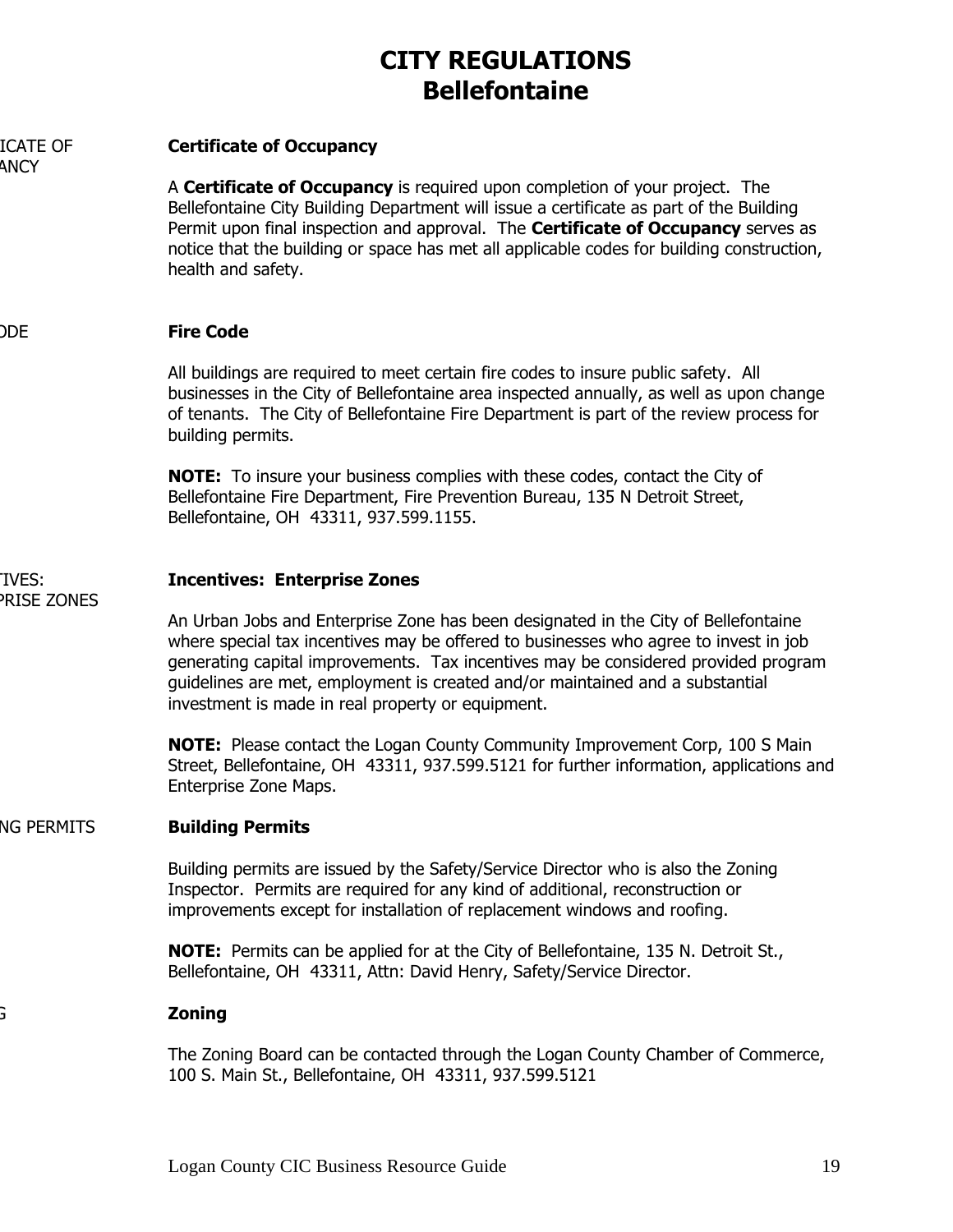# **RESOURCES** FEDERAL

# **FEDERAL**

Federal Trade Commission Consumer Protection Issues 877.FTC.HELP (382.4357) Registration Numbers (RN) 202.326.3553 [www.ftc.gov/ftc/telephone](http://www.ftc.gov/ftc/telephone)

Business Advisor – Business Development Starting your Business Business Plans Business Services Business Links Expanding your Business [www.business.gov](http://www.business.gov/)

Department of Labor – Small Business Compliance Assistance Office of Small Business Programs 202.219.9144 or 1.888.9.SBREFA Wage & Hour Division 202.693.0023 Office of Labor Management Standards 202.219.7353 Office of Federal Contract Compliance 202.219.9475 Pension & Welfare Benefits Administration 202.219.8776 Occupational Safety & Health Administration (OSHA) 202.693.1888 [www.osha.gov](http://www.osha.gov/) [www.dol.gov/](http://www.dol.gov/)

Internal Revenue Service 401 W North St, Room 217 Lima, OH 45801 **Need a Form** 800.829.3676 **Federal Tax Questions** 800.829.1040 [www.irs.gov](http://www.irs.gov/)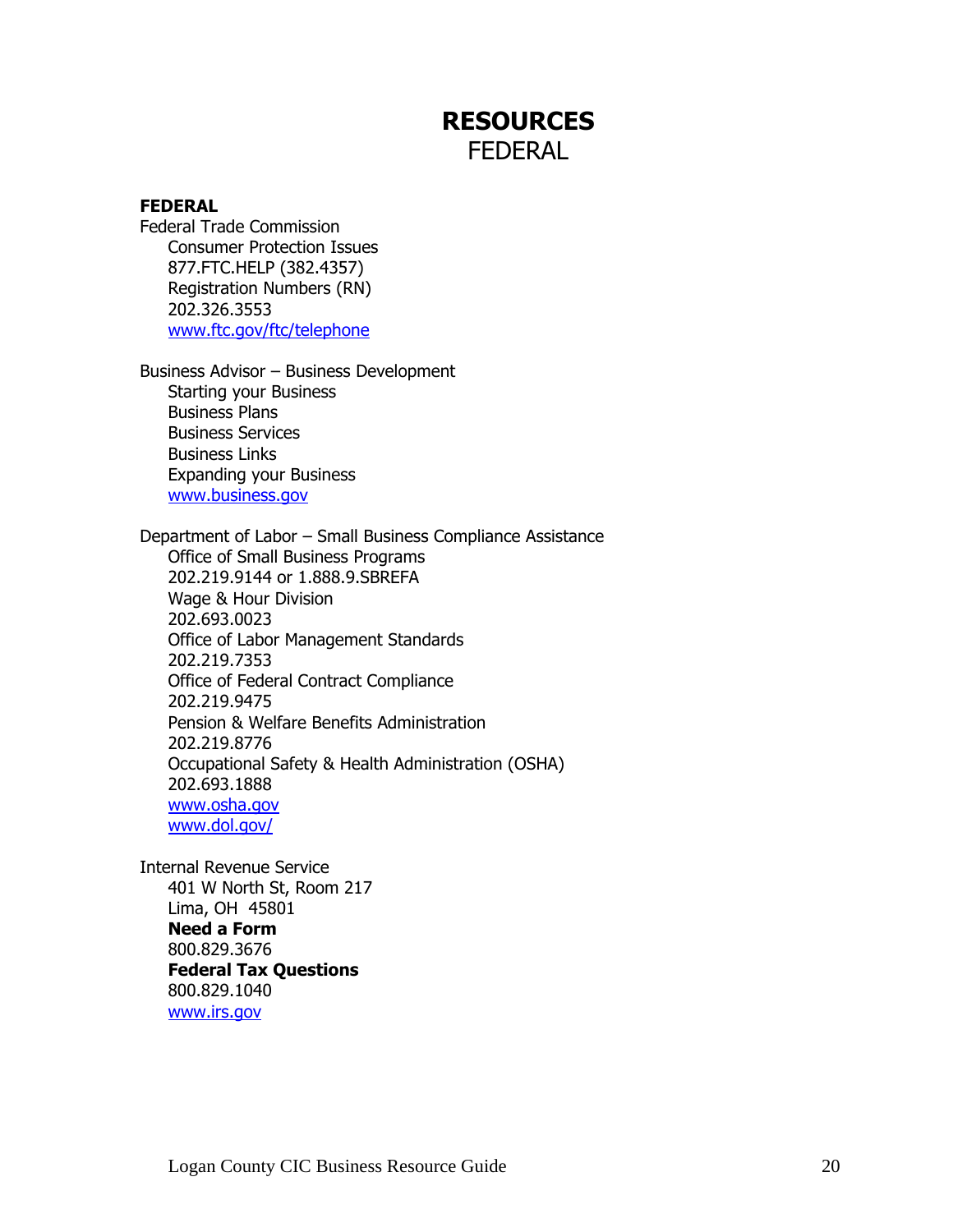# **RESOURCES** FEDERAL/STATE

U.S. Small Business Administration 1111 Superior Ave., E., Suite 630 Cleveland, OH 44114-2507 216-522-4180 216-522-2038 fax

525 Vine St., Suite 870 Cincinnati, OH 45202 513.684.2814

2 Nationwide Plaza, Suite 1400 Columbus, OH 43215-2542 614.469.6860

# **STATE**

.

Secretary of State – Frank LaRose Guide to organizing a Business in Ohio Guide to registering trademark or service mark in Ohio Business Services Division 30 E Broad St., 14th Floor Columbus, OH 43266-0418 614.466.3910 or 877.767.3453 [www.state.oh.us/sos/](http://www.state.oh.us/sos/) Limited Partnership Division 614.466.0592 Corporate Filing & Services Division 614.466.3910

Small Business Management Program Adult Marketing Education 65 S. Front St., Room 918 Columbus, OH 43215-4183 614.466.3891

Office of Small Business 614.466.2711 or 800.848.1300

Minority Business Development Division 614.466.5700 or 800.848.1300

Minority Financial Incentive 614.466.7708 or 800.848.1300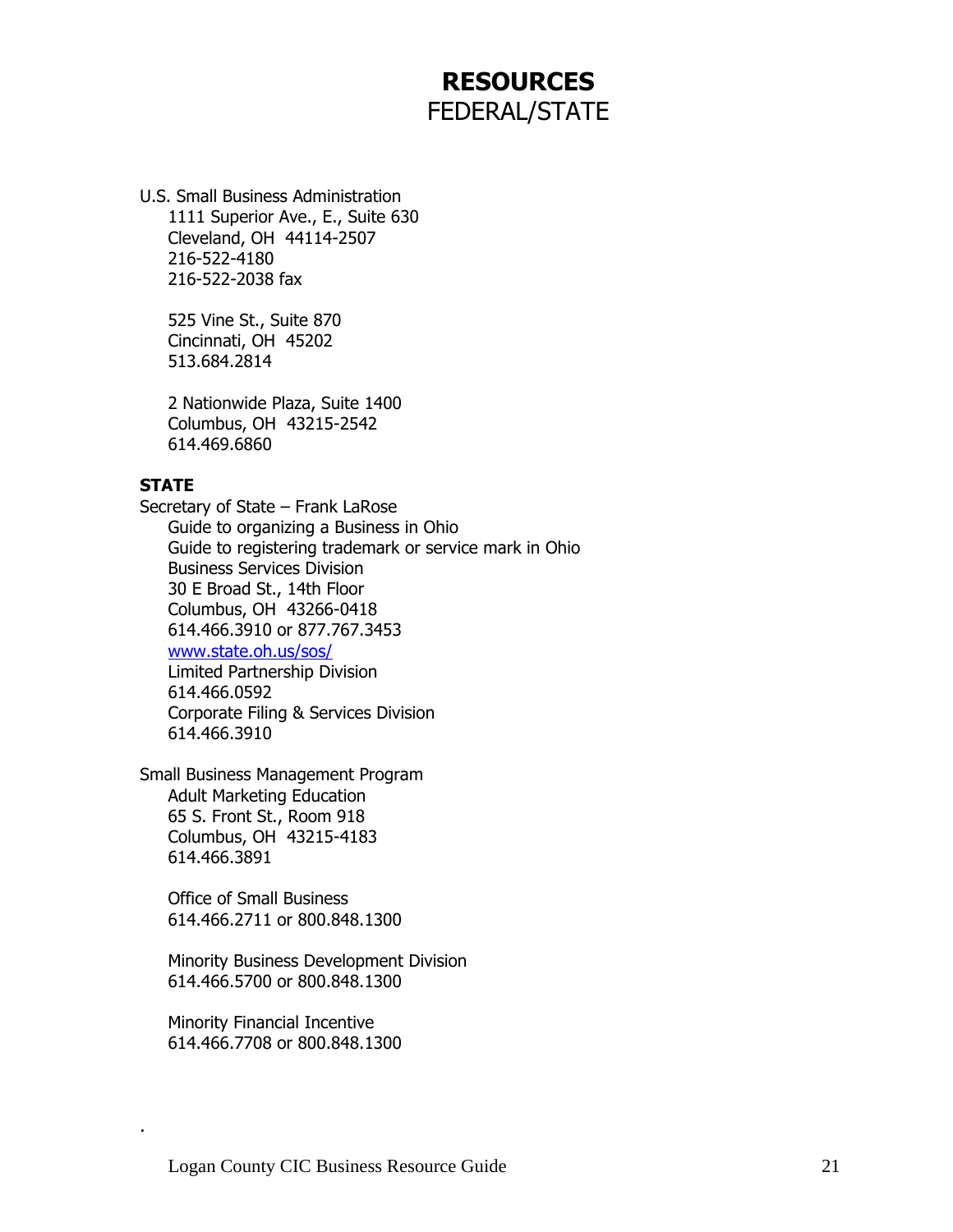# **RESOURCES STATE**

Ohio Bureau of Employment Services 145 S. Front St. PO Box 923 Columbus, OH 43216 614.466.2319 Ohio Bureau of Workers' Compensation 30 W. Spring St. Columbus, OH 43266-0581 614.644.6292 State of Ohio Department of Taxation Business Tax Guide Tax Analysis Division PO Box 530 Columbus, OH 43216-0530 614.466.3960 [www.state.oh.us/tax.tabstats](http://www.state.oh.us/tax.tabstats) Property Tax Division 30 E. Broad St., 21st Floor PO Box 530 Columbus, OH 43266-0030 614.466.8122 Sales and Use Tax Division 30 E. Broad St., 20th Floor PO Box 530 Columbus, OH 43266-4810 614.466.4810 Corporate Franchise Tax Audit Division 1030 Freeway Dr., N, Building 6 PO Box 182857 Columbus, OH 43218-2857 614.433.7617 Taxpayer Services/Central Registration Division 830 Freeway Dr., North PO Box 182382 Columbus, OH 43218-2382 888.405.4039 Central Registration 888.405.4039 **Form Requests** 800.282.1782 Lima District Office 1303 Bellefontaine Ave Lima, OH 45804-3199 419.227.4906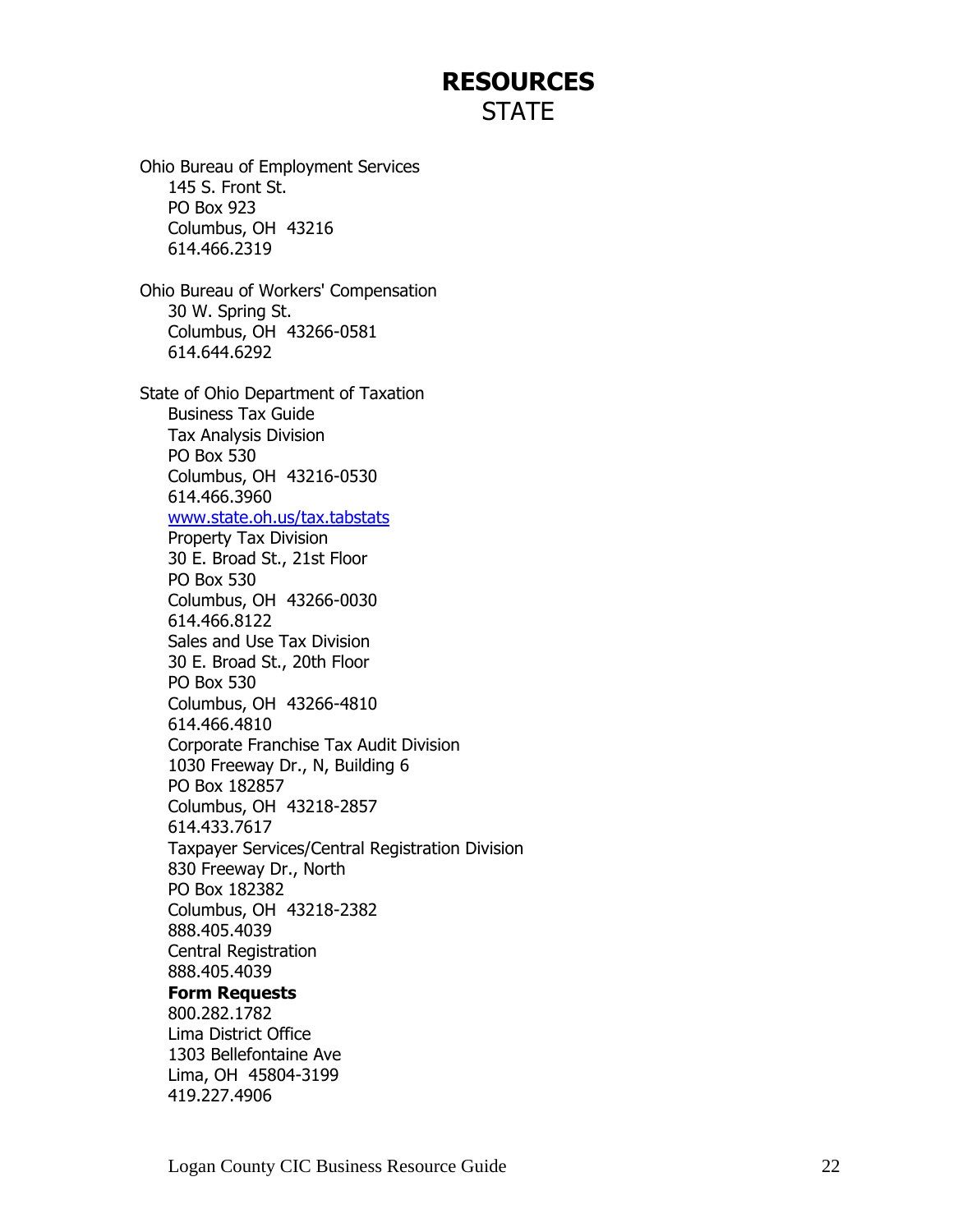# **RESOURCES STATE**

Ohio Attorney General An organization planning to engage in Fund-raiding Or solicitation may be required to register Charitable Foundations Section 101 E. Town St., 4th Floor Columbus, OH 4325-5148 614.466.3180

Consumer Protection Division Regarding consumer sales requirements 614.466.8831

1st Stop Business Connection 77 S High St. PO Box 1001 Columbus, OH 43216-1001 Start A Business Packet 800.248.4040

Ohio Department of Commerce For info regarding registering shares Division of Securities 77 S High St., 22nd Floor Columbus, OH 43215 614.644.7381

Ohio Department of Development/West Central Ohio Region 545 W Market St Suite 305 Lima, OH 45801 419.229.5320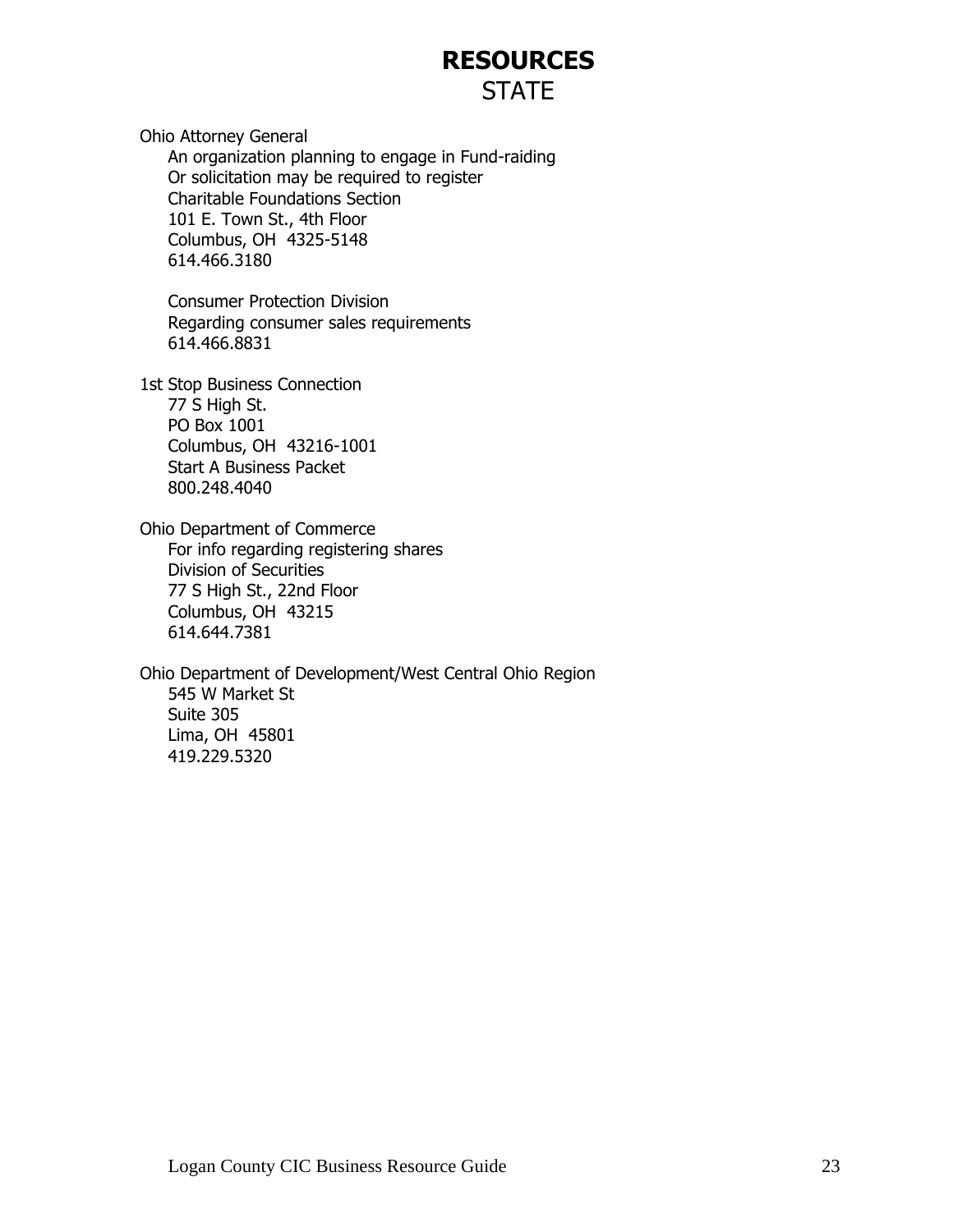# **RESOURCES** LOGAN COUNTY/CITIES

Logan County Auditor Jack Reser 937.599.7209 Logan County Clerk of Courts Barb McDonald 937.599.7275 Logan County Engineer Scott Coleman 937.592.2721 Logan County Recorder **Patricia Myers** 937.599.7201 Logan County Treasurer Dara Wren 937.599.7223

100 S Madriver Bellefontaine, OH 43311 [www.co.logan.oh.us](http://www.co.logan.oh.us/)

Logan County Community Improvement Corporation Rick Gildow 100 S. Main Street Bellefontaine, OH 43311 937.599.2037

Logan County Health District Dr. Boyd Hoddinott 310 S Main St Bellefontaine, OH 43311 937.592.9040

Downtown Bellefontaine Partnership 100 S Main St Bellefontaine, OH 43311

Logan County Area Chamber of Commerce Ben Vollrath 100 S Main St Bellefontaine, OH 43311 937.599.5121

Logan County Commissioners John Bayliss, Paul Benedetti, Joe Antram 101 S. Main St., Room 1 Bellefontaine, OH 43311 937.599.7283

City of Bellefontaine Mayor's Office Ben Stahler, Mayor 135 N Detroit St Bellefontaine, OH 43311 937.592.4376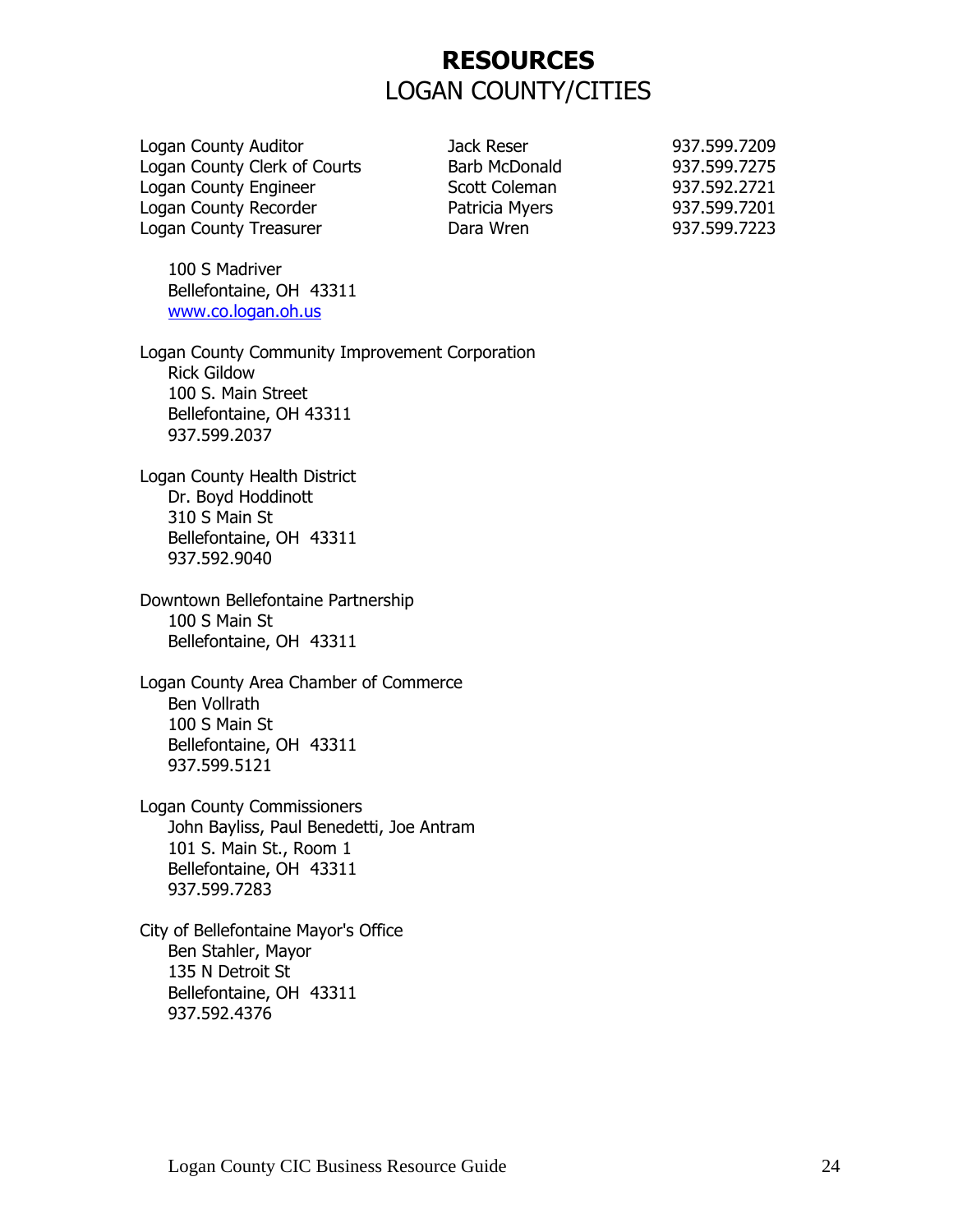# **RESOURCES** LOGAN COUNTY/CITIES

Village of Belle Center Theresa Johnston 104 W. Buckeye St. Belle Center, OH 43310 937.464.6012 Village of DeGraff 107 S. Main St. DeGraff, OH 43318 937.585.6632 Village of Huntsville William Jenkins 6740 Wishart St. Huntsville, OH 43324 937.686.4300 Village of Lakeview Ryan Shoffstall 126 N. Main St. Lakeview, OH 43331 937.843.9152 Village of Quincy Brian Carpenter 115 N. Miami St. Quincy, OH 43343 937.585.5314 Village of Rushsylvania Phillip Wright 113 N. Stewart St. Rushsylvania, OH 43347 937.468.7014 Village of Russells Point Robin Reames 433 S.R. 708 Russells Point, OH 43348 937.843.2245 Village of Valley-Hi P.O. Box 234 Zanesfield, OH 43360 Village of West Liberty Greg Hostetler

Logan County CIC Business Resource Guide 25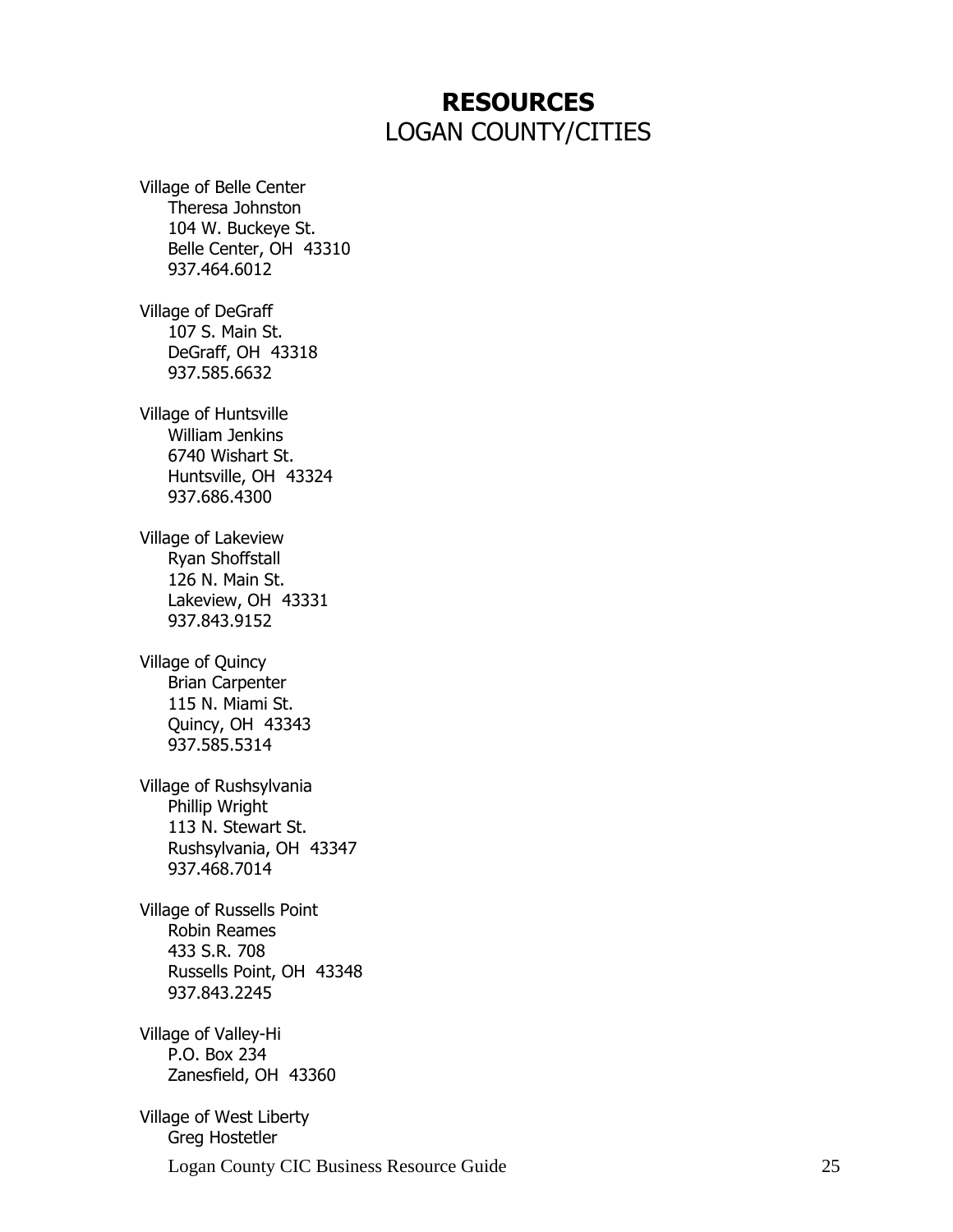201 N. Detroit St. West Liberty, OH 43357 937.465.2716

Village of West Mansfield Kim Kerns 127 N. Main St. West Mansfield, OH 43358 937.355.6188

Village of Zanesfield Justin Bo Johns 2817 Sandusky St. Zanesfield, OH 43360 937.592.3203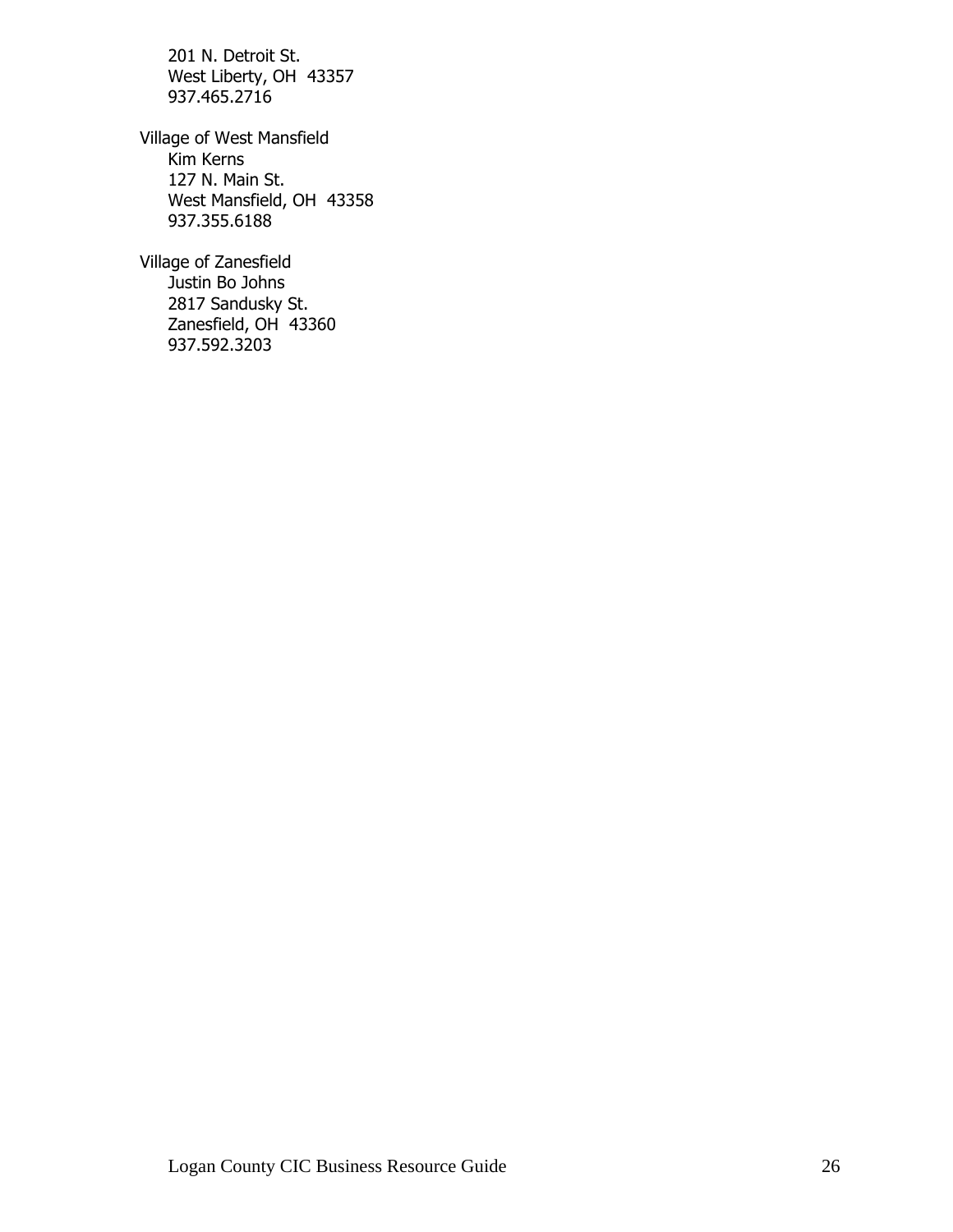# **BANKING RESOURCES** LOGAN COUNTY/CITIES

#### **BUCKEYE STATE BANK**

101 N. Main Street DeGraff, OH 43318 (937) 585-4301 www.joinbsb.com

#### **CITIZENS FEDERAL SAVINGS & LOAN**

110 N. Main Street Bellefontaine, OH 43311 (937) 593-0015 www.citizensfederalsl.com

#### **CIVISTA BANK**

205 S. Detroit Street West Liberty, OH 43357 (937) 465-9050 www.civista.bank

#### **FARM CREDIT MID-AMERICA**

1640 N. Main St. Bellefontaine, OH 43311 (937) 599-6118 www.e-farmcredit.com

#### **FIFTH THIRD BANK**

541 S. Main Street Bellefontaine, OH 43311 (937) 593-0333 www.53.com

#### **FIRST FEDERAL COMMUNITY BANK**

130 S. Main St. – Ste. 108 Bellefontaine, OH 43311 (937) 565-4515

#### **HUNTINGTON BANK**

201 E. Columbus Ave. Bellefontaine, OH 43311 (937) 593-2010 www.huntington.com

#### **HUNTINGTON BANK – RUSSELLS POINT**

340 E. Main St. Russells Point, OH 43348 (937) 843-2309 www.huntington.com

#### **LIBERTY NATIONAL BANK** 1120 N. Main Street

1161 S. Main St.

(937) 599-2841 www.kemba.org

Bellefontaine, OH 43311 (937) 592-5688 www.myliberty.bank

Bellefontaine, OH 43311

**KEMBA FINANCIAL CREDIT UNION**

#### **LIBERTY NATIONAL BANK – SOUTH BRANCH**

1454 S. Main Street Bellefontaine, OH 43311 (937) 593-9694 www.myliberty.bank

# **PNC BANK**

145 S. Main St. Bellefontaine, OH 43311 (937) 593-8035

#### **QUEST FEDERAL CREDIT UNION**

900 E. Sandusky Ave. Bellefontaine, OH 43311 (937) 599-1321 www.questfcu.com

# **RICHWOOD BANK**

4848 Napoleon St. Huntsville, OH 43324 (937) 686-8810 www.richwoodbank.com

# **UNION BANKING COMPANY**

105 E. Center St. West Mansfield, OH 43358 (937) 355-6511 www.bankatubc.com

# **UNITED MIDWEST SAVINGS BANK**

101 S. Main Street DeGraff, OH 43318 (937) 585-5861 www.umwsb.com

Logan County CIC Business Resource Guide 27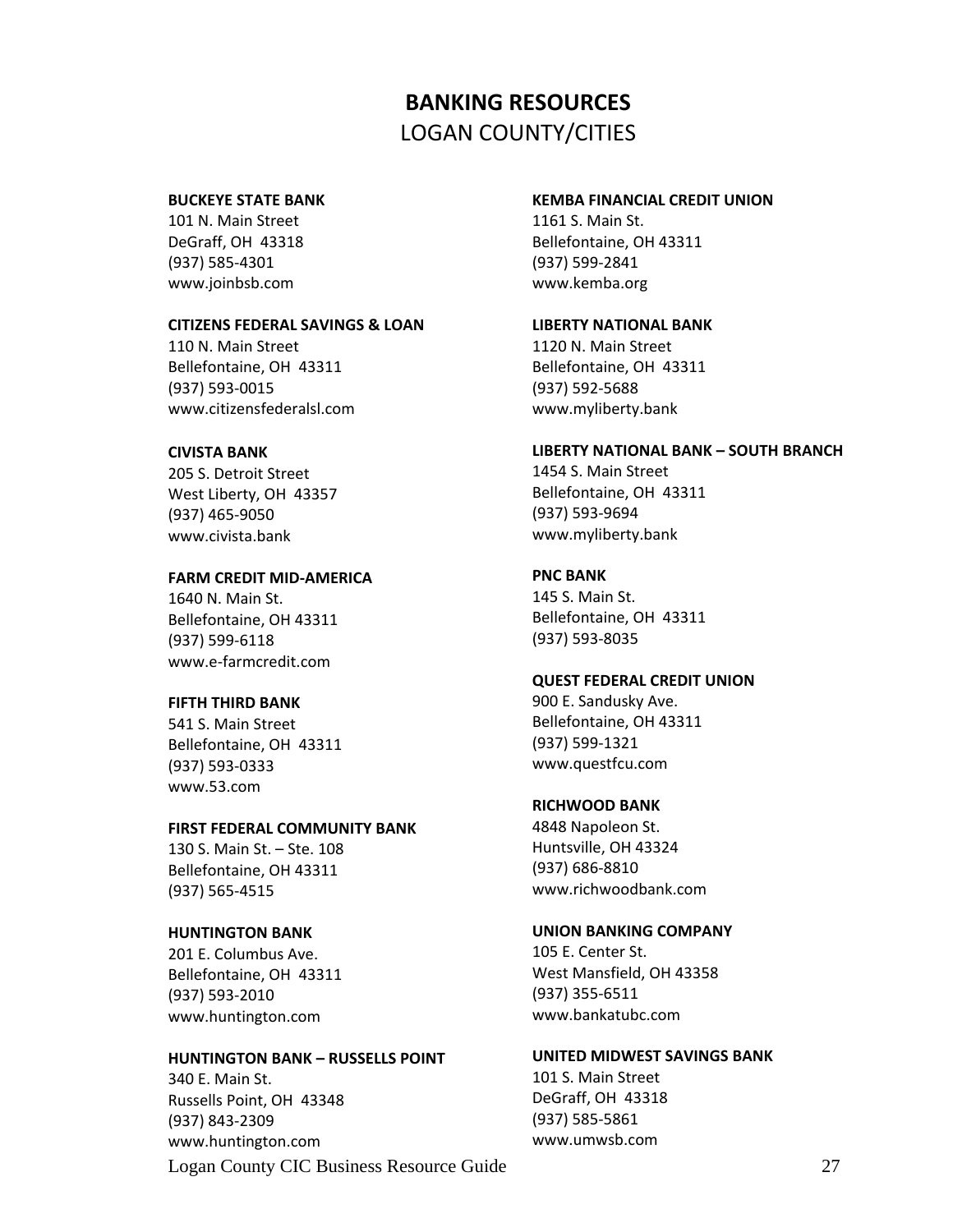# **BOOK RESOURCES**

US Small Business Administration Checklist for going into business SBA Publications P.O. Box 30 Denver, CO 80201 800.827.5722 Important factors you need to know before starting any business

Guerilla Financing Jay Conrad Levinson 800.225.3362 Different types of financing for small business

The Small Business Start Up Guide Hal Root & Steve Koenig 630.961.3900

Small Business Resource Guide Joseph R. Mancuso 630.961.9300

How to Incorporate & State a Business in Ohio J.W. Dicks, Esq. 800.872.5627 Covers every essential topic needed to understand starting a business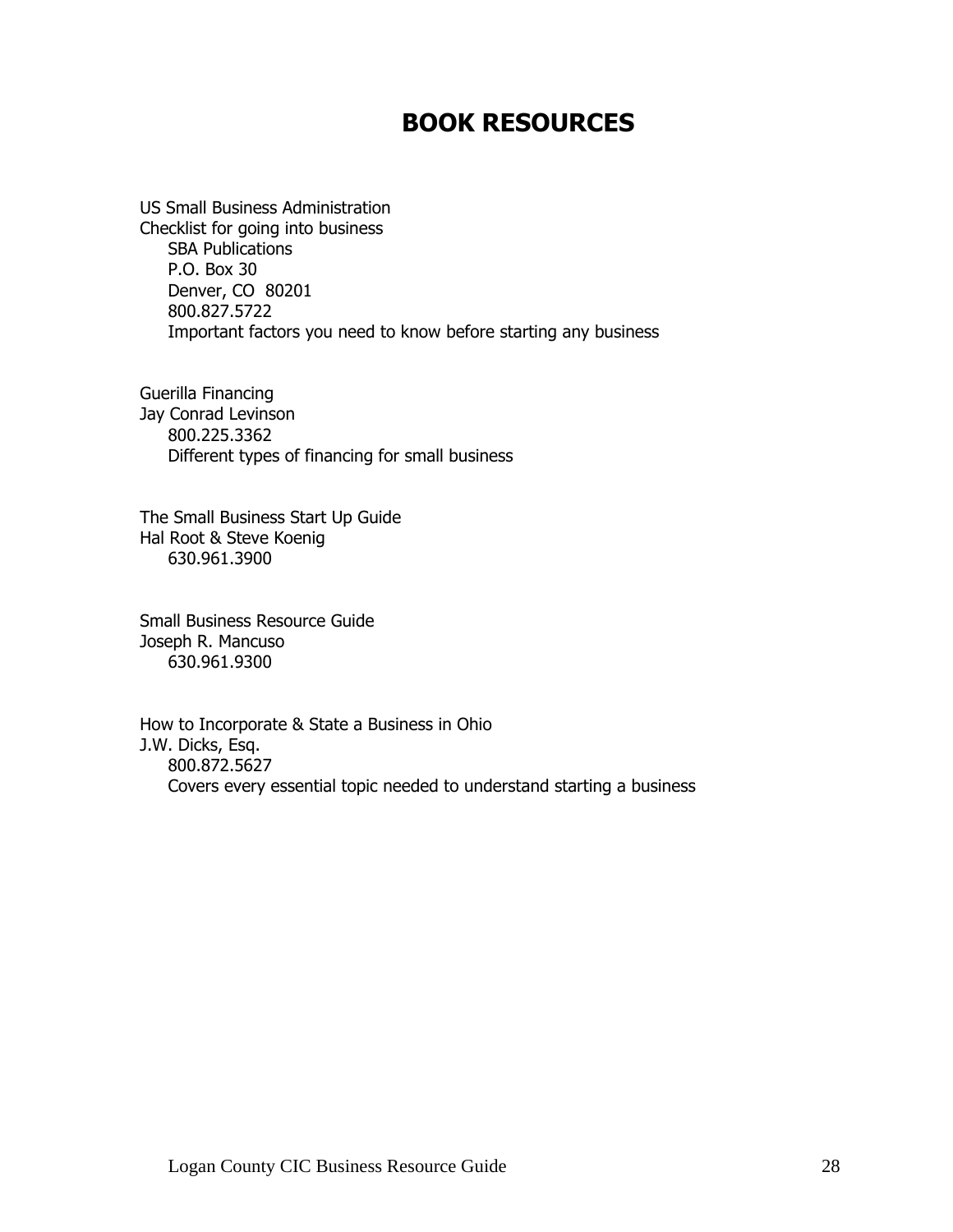# **WEB RESOURCES**

#### FEDERAL

Federal Occupational Safety and Health [www.osha.gov](http://www.osha.gov/) Federal Trade Commission [www.ftc.gov](http://www.ftc.gov/) Internal Revenue Service [www.irs.ustreas.gov](http://www.irs.ustreas.gov/) Small Business Administration [www.sbaonline.sba.gov](http://www.sbaonline.sba.gov/) US Bureau of Labor Statistics [www.bls.gov](http://www.bls.gov/) US Census Bureau [www.census.gov](http://www.census.gov/) US Department of Labor [www.dol.gov](http://www.dol.gov/) US Department of Commerce [www.usatrade.gov](http://www.usatrade.gov/) US Patent & Trademark Office [www.uspto.gov](http://www.uspto.gov/)

#### **STATE**

Secretary of State – Name Registration example [www.state.oh.us/sos](http://www.state.oh.us/sos) Ohio Auditor of State [www.auditor.state.oh.us](http://www.auditor.state.oh.us/) Ohio Bureau of Workers' Compensation [www.ohiobwc.com](http://www.ohiobwc.com/) Ohio Department of Commerce [www.com.state.oh.us](http://www.com.state.oh.us/) Ohio Department of Development [www.odod.state.oh.us](http://www.odod.state.oh.us/) Ohio Department of Health [www.odh.state.oh.us](http://www.odh.state.oh.us/) Ohio Department of Job and Family Services [www.state.oh.us/odjfs](http://www.state.oh.us/odjfs) Ohio Environmental Protection Agency [www.epa.ohio.gov](http://www.epa.ohio.gov/) Ohio New Hire Reporting Program Web 1980 [www.oh-newhire.com](http://www.oh-newhire.com/) Ohio Small Business Development Center [www.ohiosbdc.org](http://www.ohiosbdc.org/) State Incentives [www.resourceohio.com](http://www.resourceohio.com/) State Tax Forms and Questions [www.state.oh.us/tax](http://www.state.oh.us/tax) Ohio Business Tax Guide

[www.state.oh.us/tax/Publicatoins/2001\\_%20BTG.pdf](http://www.state.oh.us/tax/Publicatoins/2001_%20BTG.pdf)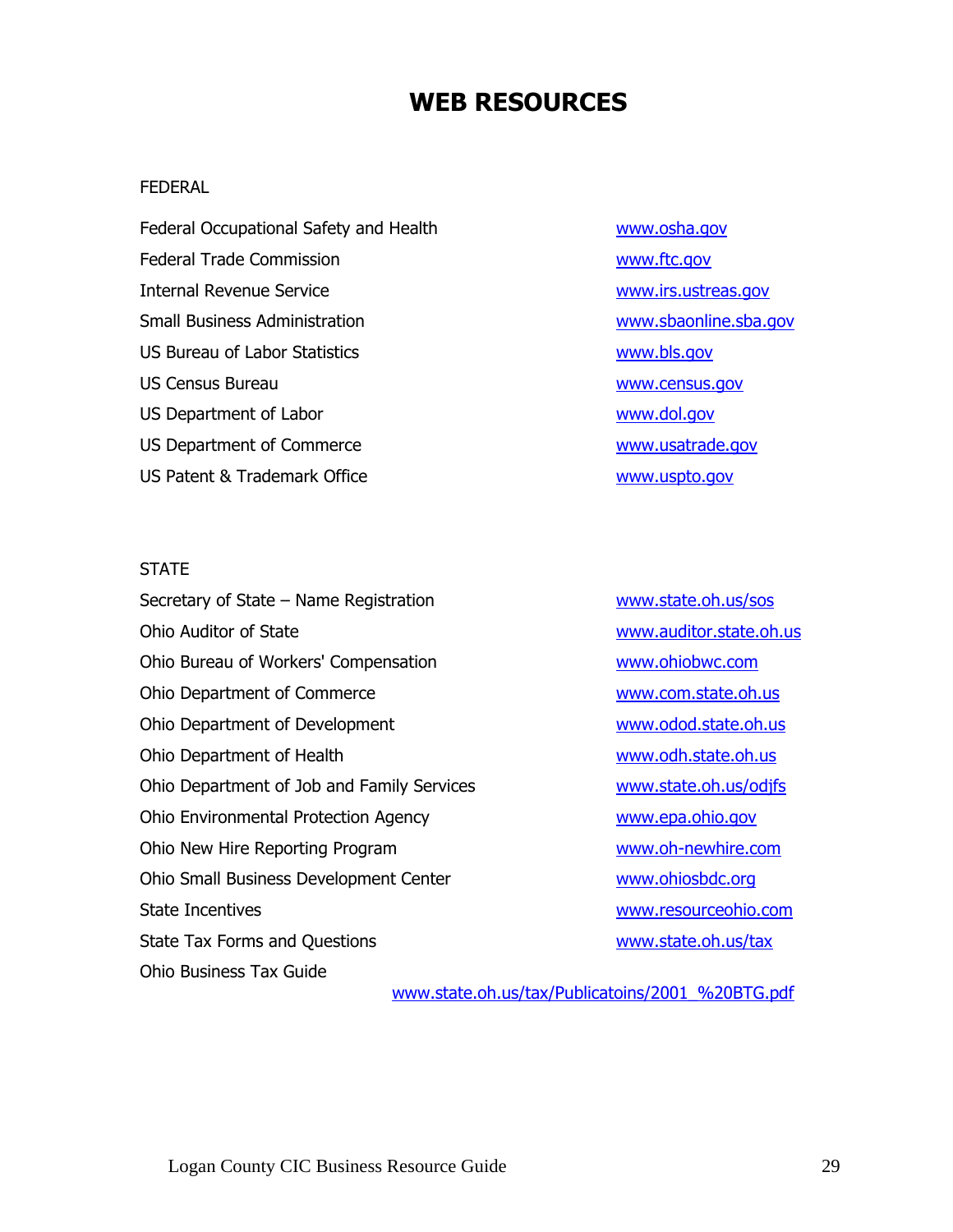# **WEB RESOURCES**

#### BUSINESS SOURCES

Business Finance [www.businessfinance.com](http://www.businessfinance.com/) Business Forum Online Washington Washington Washington Washington Washington Com Business Owner's Tool Kit [www.toolkit.cch.com](http://www.toolkit.cch.com/) Business Plan Samples [www.bplans.com](http://www.bplans.com/) Business Resource Center [www.morebusiness.com](http://www.morebusiness.com/) Entrepreneur Magazine [www.entrepreneurmag.com](http://www.entrepreneurmag.com/) Findlaw (Law, Lawyers and Legal Resources) [www.findlaw.com](http://www.findlaw.com/) First Gov for Employers (Resources, forms & links) [www.employers.gov](http://www.employers.gov/) National Commission of Entrepreneurship [www.ncoe.com](http://www.ncoe.com/) Ohio Bureau of Workers' Compensation-forms [www.ohiobwc.com/employer/forms](http://www.ohiobwc.com/employer/forms) Payroll Taxes-forms and tools [www.esmartpayroll.com](http://www.esmartpayroll.com/) Small Business Taxes & Management [www.smbiz.com](http://www.smbiz.com/) State Forms-top requested forms [www.state.oh.us/forms.htm](http://www.state.oh.us/forms.htm) US Business Advisor (Sponsored by SBA) [www.business.gov/](http://www.business.gov/)

**MAPS** 

Ohio Department of Transportation (traffic count) [www.dot.state.oh.us](http://www.dot.state.oh.us/)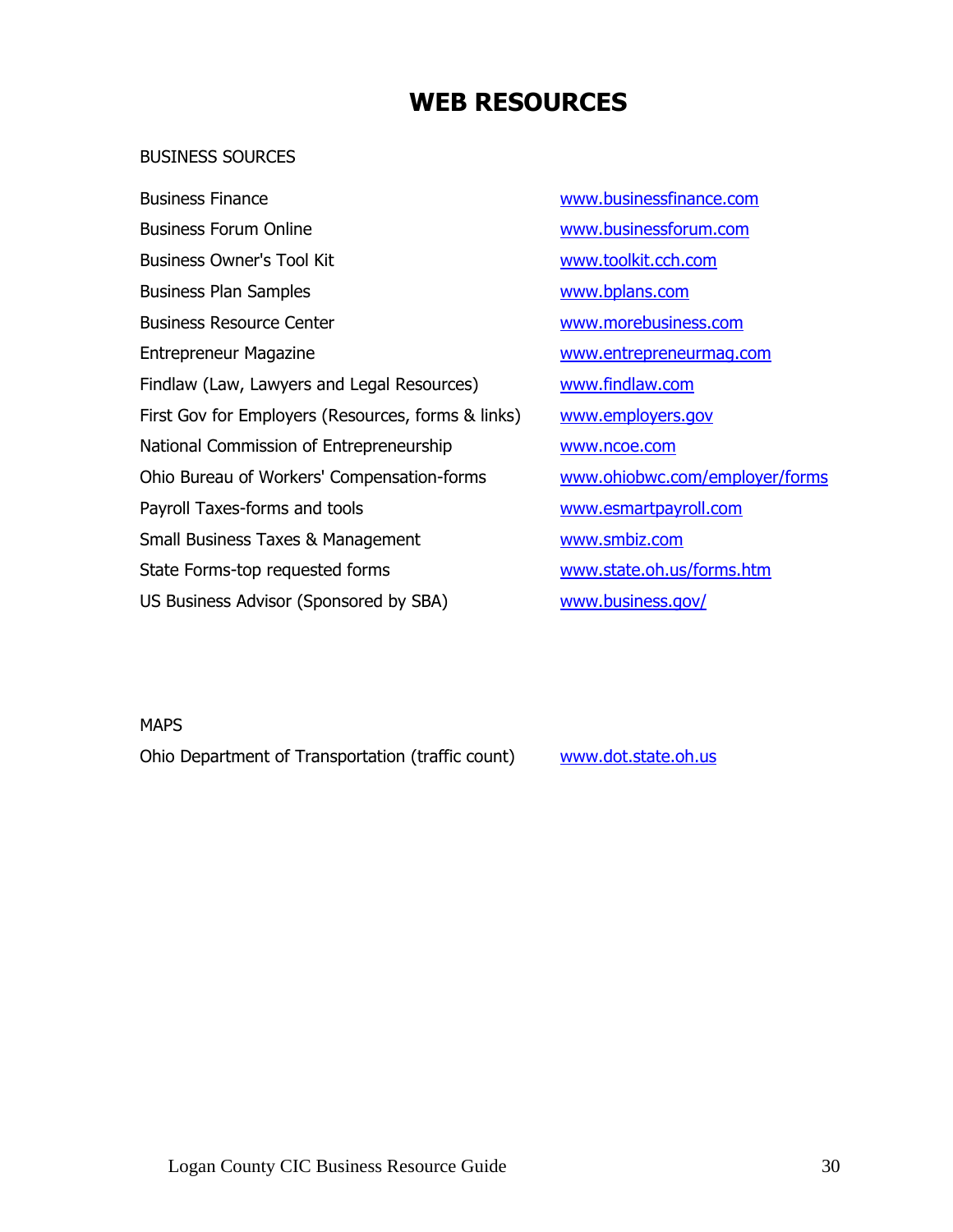# **START UP CHECK-LIST**

#### **General**

- Select legal form of organization (Proprietorship, partnership, corporation, limited company). PG 1 & 2
- Register name or file Certificate of Incorporation
- Partnership Agreement or Limited Liability Company Article of Organization
- Choose a location
- Secure vendor's license or other business permits as needed
- Check local zoning ordinances regarding zoning, licenses, etc.
- Check with Building Permit Office before opening
- Be aware of what EPA requirements my apply to your business
- Determine your potential legal or liability issues
- Check with an insurance agent about what coverage you will need

#### **Taxes**

- If required to have a vendor's license you will be responsible for collecting and remitting sales tax.
- (Apply for CAT)
- Register with the Internal Revenue System (IRS)
- Register with the State Division of Taxation
- If incorporated, you will need to pay annual corporate franchise tax
- Be prepared to make estimated quarterly income tax payments

#### **Employees**

- File SS-4: Application Employer Identification Number
- Collect and keep on file an I-9 form: Employment Eligibility Verification for each employee
- Collect and keep on file a W-4 Form for each employee
- Report all new employees to Ohio New Hire Reporting Program
- You are required to withhold federal income tax for each employee
- You are required to withhold and match Social Security and Medicare deductions for each employee
- You are required to withhold state income tax for each employee
- You are required to withhold city income tax for each employee where applicable
- You must pay into Federal and State Unemployment and State Workers' Compensation
- Make sure posters are available for display as required by law (wage/hour regulations, civil rights, information, OSHA, etc)
- Understand the difference between independent contractors and employees. If using independent contractors, check references, review their insurance and file a 1099
- Be aware of OSHA regulations and how they affect your business
- Be aware of the Americans with Disabilities Act
- Create an employee handbook and have it reviewed by legal counsel
- Determine what benefits you will offer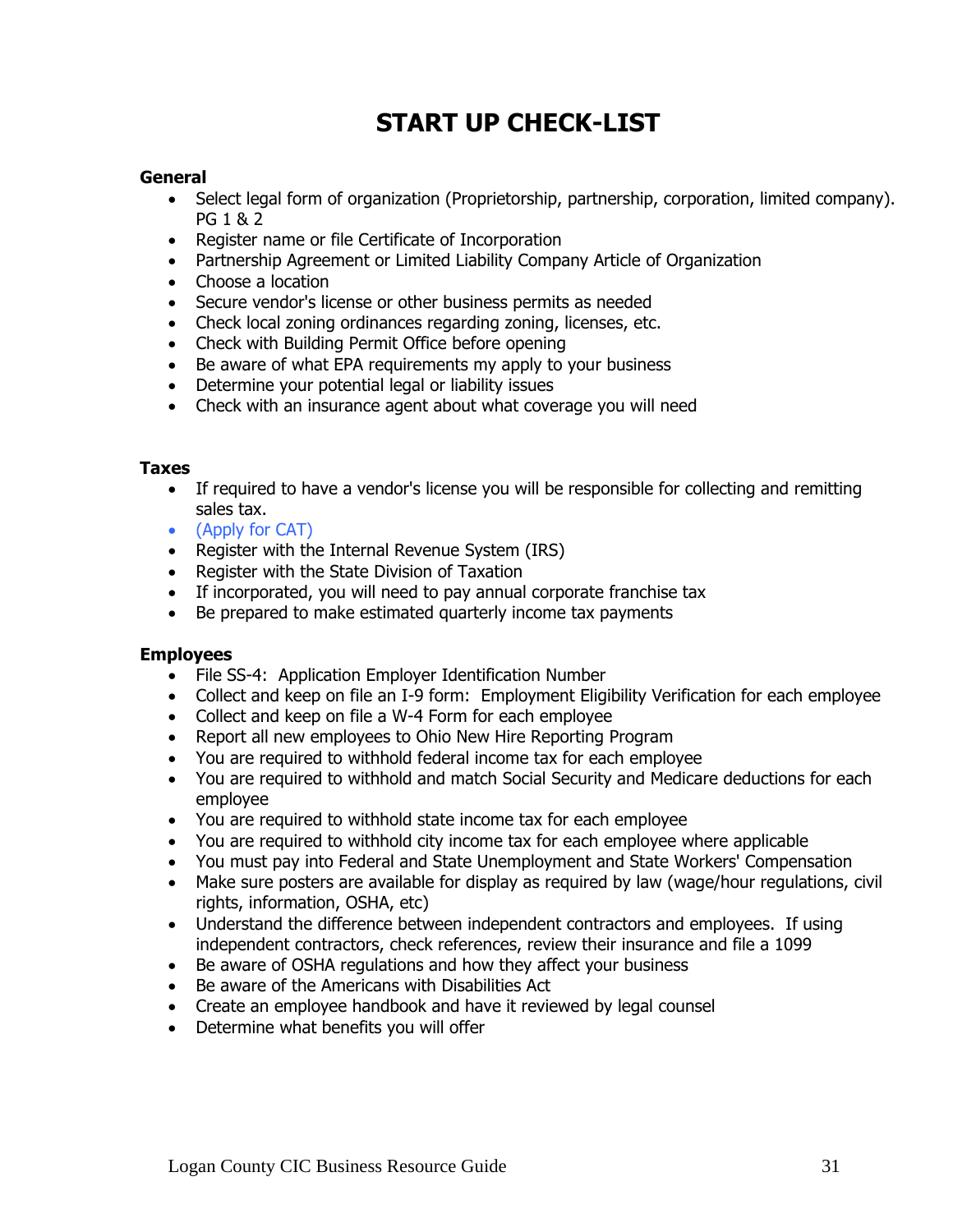# **START UP CHECK-LIST**

# **Planning the Operation**

- Estimate monthly personal expenses
- Estimate your start up costs (equipment, inventory, advertising, fees, working capital, etc.)
- Estimate the total cash needed to start your business
- Explore the various sources of financing and know the requirements to obtain a business loan
- Prepare a business plan, including an advertising schedule and projections of sales and expenses
- Set up a bookkeeping system
- Set up other record keeping systems (inventory control, customer lists etc.)
- Open a separate business checking account
- Develop customer policies, including a written formal credit policy, if extending credit, and check acceptance procedures and safeguards, if accepting checks
- Secure professional resources (i.e. accountant, attorney, insurance agent, banker, consultant etc)
- Purchase needed supplies including business stationary, business cards, inventory, furniture and fixtures, equipment and supplies.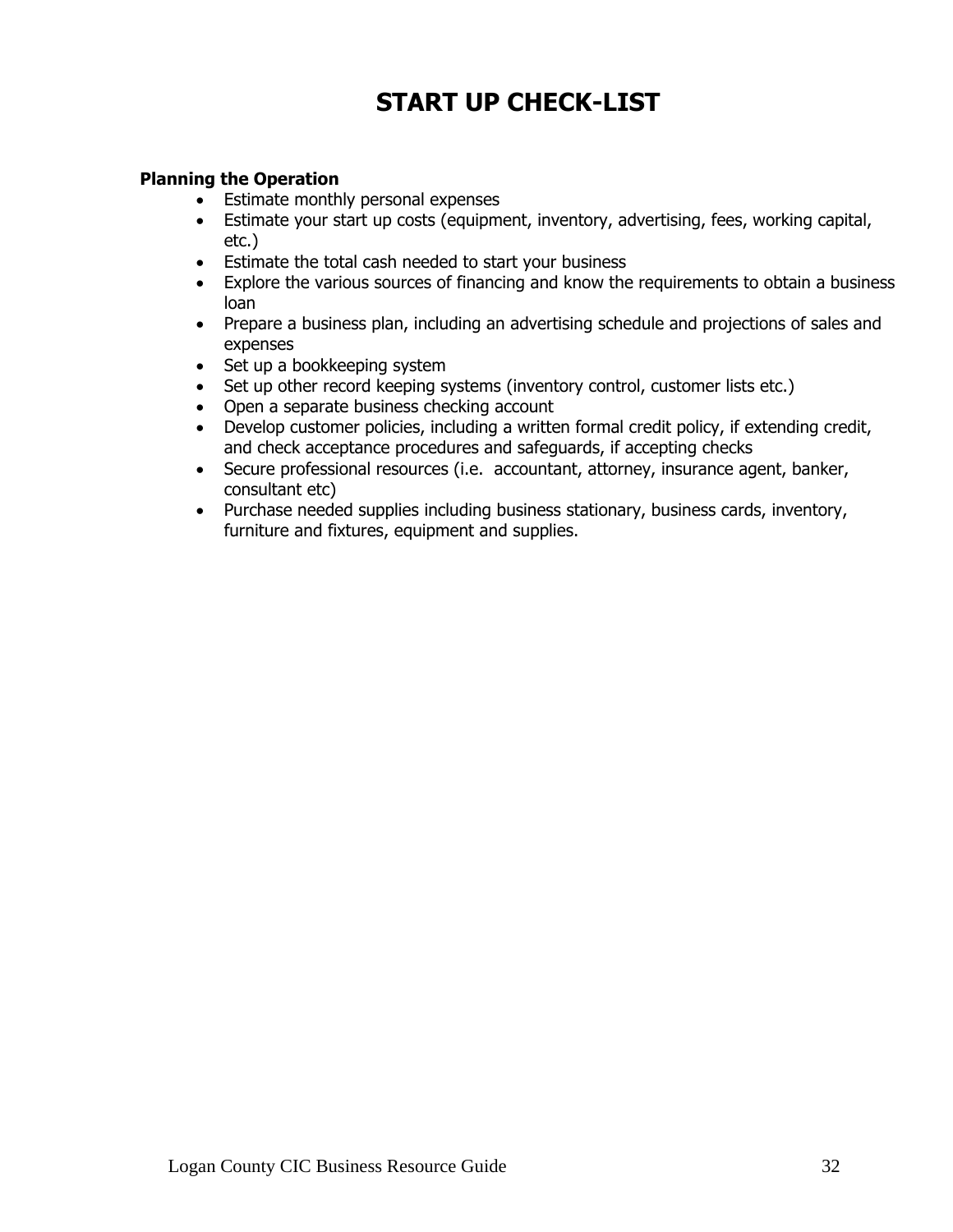# **I. Plan Summary**

(Complete this section after the rest of the business plan and simply highlight the most important aspects of the plan)

# **II. Description of Your Business and the Industry**

- A. Explain in two or three sentences what you do, or propose to do
- B. If this is an existing business, give a history of it.
	- 1. When was it started?
	- 2. Why was it started?
	- 3. Who started it?
	- 4. How has it changed over time?
	- 5. What have been its strengths and weaknesses?
	- 6. Why has it been successful or not successful?
- C. Background information on the Industry
	- 1. How did the industry develop?
	- 2. What has the industry's growth been like?
	- 3. What are the predictions for the industry's future?
	- 4. Is the industry made up mostly of large or small companies? Why?

# **III. Marketing**

- A. Product or Service
	- 1. Describe each product/service you will sell. List each separately.
	- 2. What is special or unique about the product/service you offer?
	- 3. What benefit does the customer get from your product/service?

# B. Target Market

Describe the people buying or who are most likely to buy your product/service. (If you have more than one target market, describe each) HINT: Resist the urge to say "everyone". Some people will use the product/service more often or in larger quantities than others.

# 1. For products or services aimed at individuals

- a. Describe their general characteristics
	- 1. How old are they?
	- 2. What sex?
	- 3. Where do they live and work?
	- 4. What is their income?
- b. Describe their interests and attitudes?
	- 1. Married or unmarried?
	- 2. Children? How old?
	- 3. Where do they shop? How often?
	- 4. Where are their other interests? Any interests, hobbies, etc. that they might have in common?
- c. Describe their buying behavior
	- 1. How often will they buy?
	- 2. How much will they buy? How much will they spend?
	- 3. How far will they travel to make the purchase?
	- 4. How much will they shop to compare alternatives?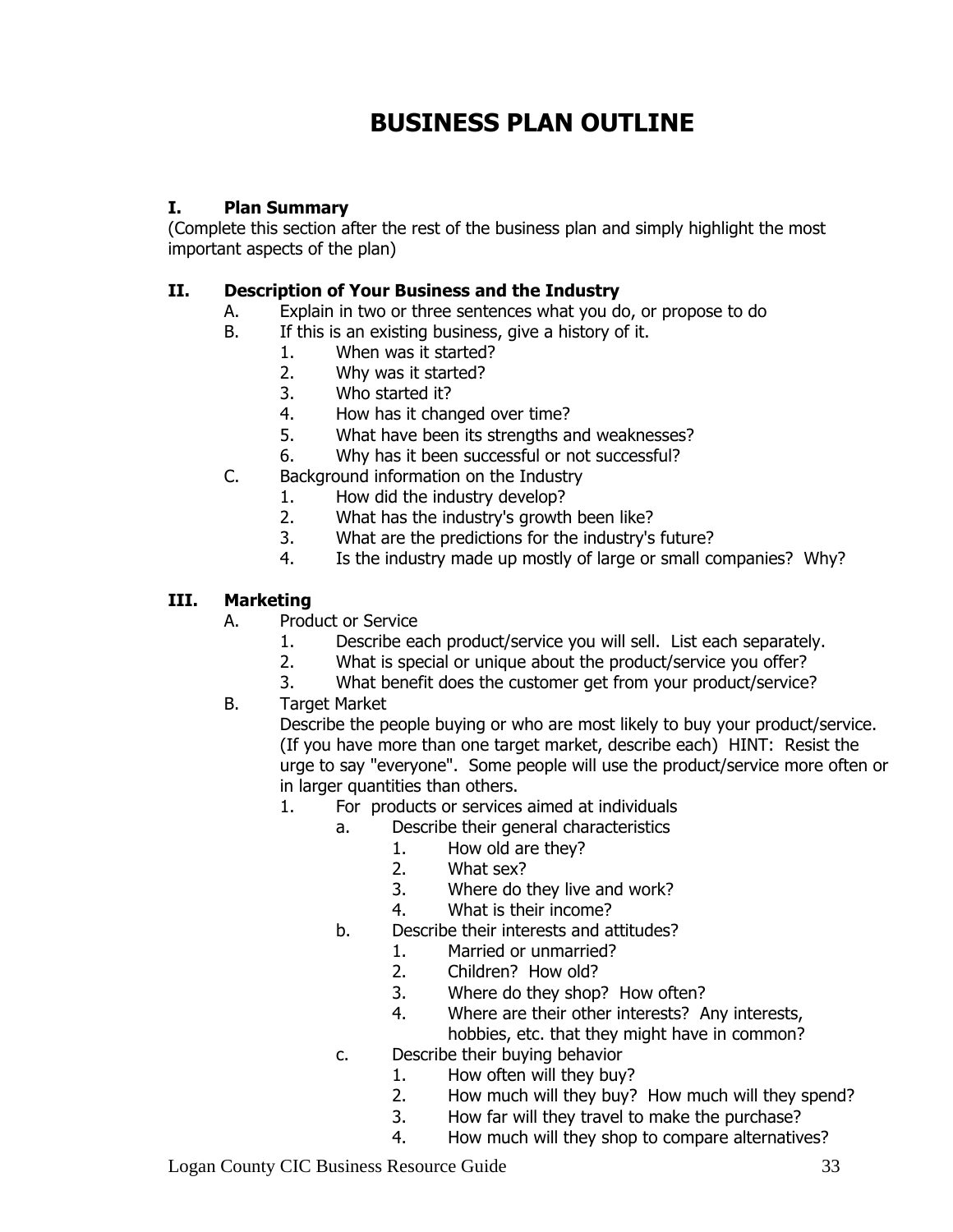- 2. For products/services aimed at other businesses or organizations:
	- a. Describe the organizations' characteristics:
		- 1. How big are they (either in terms of sales or employees)?
		- 2. Where are they located?
		- 3. What industries do they represent?
	- b. Describe their buying behavior
		- 1. What do they buy now or how do they fulfill this need?
		- 2. How often do they buy?
		- 3. How much do they spend?
		- 4. Who makes the purchase decision?
	- C. Who are you competitors
		- 1. List your top three to five competitors
		- 2. Describe each
			- a. What do they do?
				- 1. Are they direct competitors (do pretty much what you do)?
				- 2. Are the indirect competitors (satisfy the same need or solve the same problem as you  $-$  but in a different way)?
			- b. Where do they do it?
			- c. How do they do it?
			- d. What are their strengths and weaknesses?
	- D. Pricing
		- 1. How will you price your product/service?
		- 2. How does your pricing compare to your competitors' pricing?
	- E. How will you promote your product/service?
		- 1. Advertising
			- a. Where?
			- b. How often?
			- c. What is the cost?
			- 2. Personal sales
				- a. What part does personal sales play in the purchase of your product/service?
				- b. Who will be responsible for selling
				- c. What qualifications will your salespeople have to have?
				- d. What are your customer service policies?

#### **IV. Operations**

- A. Location
	- 1. Where will your business be located? (If you have not picked the exact location, list the characteristics of the location you will be seeking)
	- 2. What is important about this location or these characteristics for your business?
- B. Furniture, fixtures, and equipment needs. Make a list of everything you need. If this is an existing business, indicate what you already have and what you will need to purchase.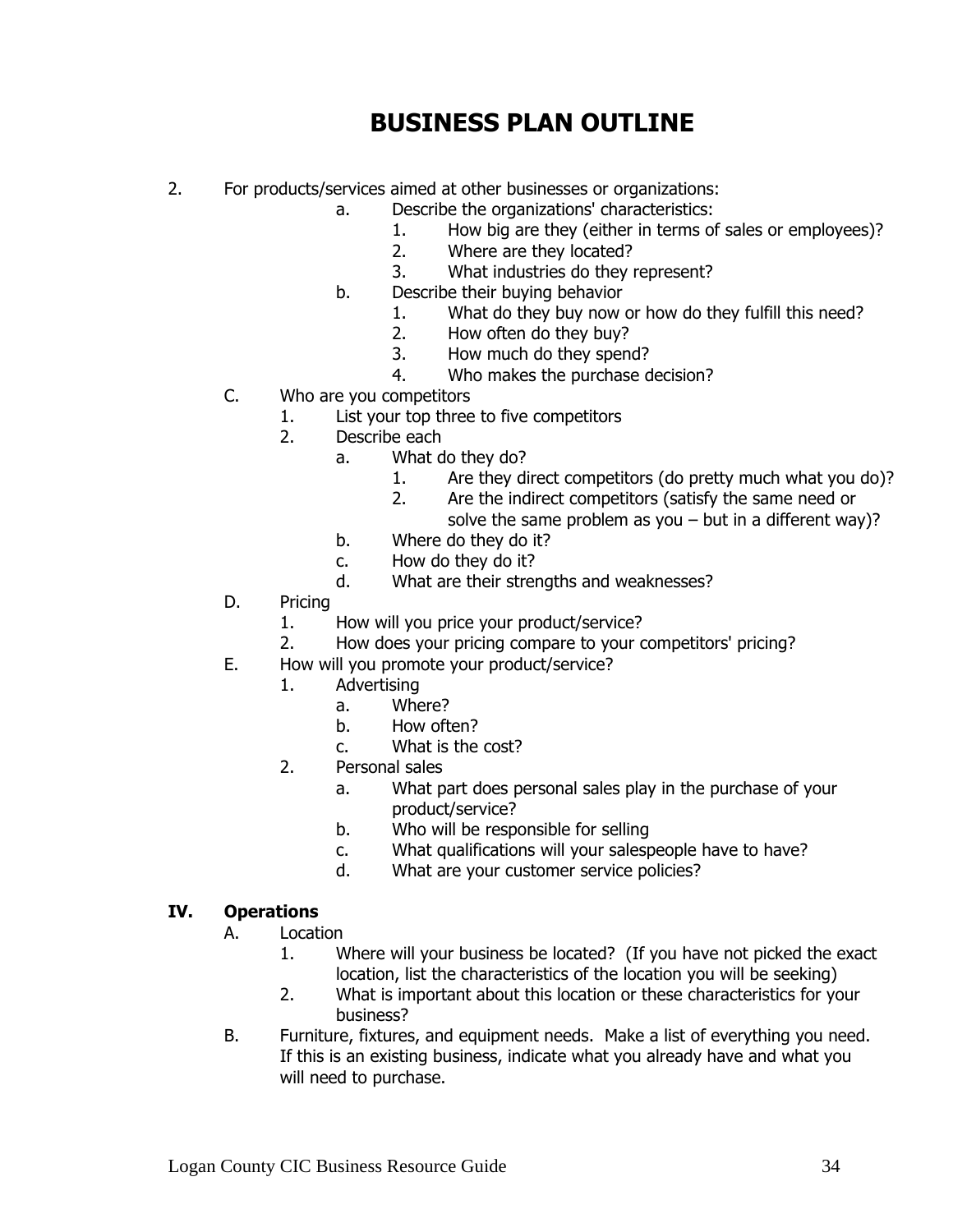- C. Inventory
	- 1. Make a list of what you need for a base level, on-going inventory. Will there be seasonal changes? If this is an existing business, indicate What you need to bring your existing inventory up to this base level
	- 2. Suppliers
		- a. Who are or will be your major suppliers?
		- b. What is their reputation (or your experience) for quality,
			- reliability, speed of service and price?
- D. Cost of goods sold
	- 1. If you are a manufacturer
		- a. What are the costs of the materials that will go into producing one finished unit of your product(s)?
		- b. What will be your labor costs of producing one finished unit?
		- c. Are there any other costs?
	- 2. If you are a retailer or wholesaler
		- a. What is the difference between what you pay for your good and what you sell them for.
	- 3. If you offer a service
		- a. How much does it cost you to provide that service?

# **V. Organization**

- A. What legal form of ownership have you chosen (sole proprietorship, partnership, corporation, limited liability etc)? Why?
- B. Who will run the business on a daily basis? Exactly what will their responsibilities Be? What are their qualifications?
- C. Other employees
	- 1. What other positions need to be filled?
	- 2. What qualifications do the people who will fill these positions need?
	- 3. Training
		- a. Will training be needed?
		- b. What kind of training?
		- c. Where will they get it or who will do it?
- D. Employee costs
	- 1. What will be the salary or wages for each of these positions?
	- 2. Will you offer any benefits? If so, what benefits and what will be the cost of these?
- E. Support personnel
	- 1. Will you need an attorney, accountant, and other consultants?
	- 2. Who will they be?
	- 3. How much will they cost?
- F. Licenses and permits
	- 1. What licenses and permits do you need?
	- 2. Do you meet the requirements for each of these licenses and permits?
	- 3. What is the initial and renewal cost of each? How often does each need renewed?